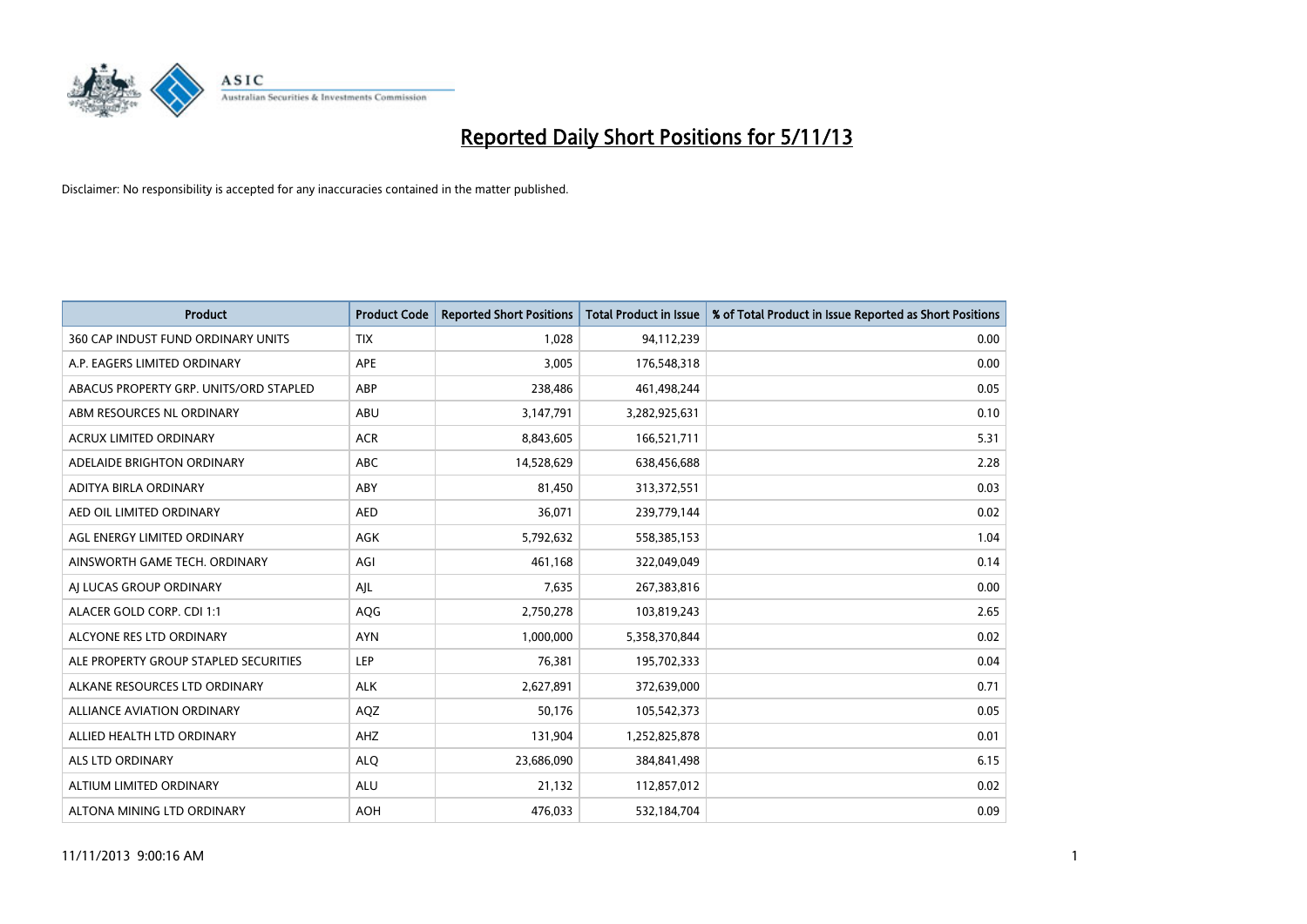

| <b>Product</b>                          | <b>Product Code</b> | <b>Reported Short Positions</b> | <b>Total Product in Issue</b> | % of Total Product in Issue Reported as Short Positions |
|-----------------------------------------|---------------------|---------------------------------|-------------------------------|---------------------------------------------------------|
| ALUMINA LIMITED ORDINARY                | <b>AWC</b>          | 156,436,338                     | 2,806,225,615                 | 5.57                                                    |
| AMALGAMATED HOLDINGS ORDINARY           | AHD                 | 21.897                          | 157,809,687                   | 0.01                                                    |
| AMCOM TELECOMM, ORDINARY                | AMM                 | 892,858                         | 244,557,101                   | 0.37                                                    |
| AMCOR LIMITED ORDINARY                  | AMC                 | 3,928,440                       | 1,206,684,923                 | 0.33                                                    |
| AMP LIMITED ORDINARY                    | AMP                 | 30,974,450                      | 2,957,737,964                 | 1.05                                                    |
| AMPELLA MINING ORDINARY                 | AMX                 | 2,519                           | 248,000,493                   | 0.00                                                    |
| ANSELL LIMITED ORDINARY                 | <b>ANN</b>          | 6,567,593                       | 130,648,660                   | 5.03                                                    |
| ANTARES ENERGY LTD ORDINARY             | AZZ                 | 294,749                         | 255,000,000                   | 0.12                                                    |
| ANZ BANKING GRP LTD ORDINARY            | ANZ                 | 7,458,424                       | 2,743,664,614                 | 0.27                                                    |
| APA GROUP STAPLED SECURITIES            | <b>APA</b>          | 9,941,696                       | 835,750,807                   | 1.19                                                    |
| APN NEWS & MEDIA ORDINARY               | <b>APN</b>          | 17,515,380                      | 661,526,586                   | 2.65                                                    |
| AQUARIUS PLATINUM. ORDINARY             | AQP                 | 6,687,692                       | 486,851,336                   | 1.37                                                    |
| AQUILA RESOURCES ORDINARY               | <b>AQA</b>          | 14, 163, 545                    | 411,804,442                   | 3.44                                                    |
| ARAFURA RESOURCE LTD ORDINARY           | <b>ARU</b>          | 8,367                           | 441,270,644                   | 0.00                                                    |
| ARB CORPORATION ORDINARY                | ARP                 | 1,353,945                       | 72,481,302                    | 1.87                                                    |
| ARDENT LEISURE GROUP STAPLED SECURITIES | <b>AAD</b>          | 2,426,201                       | 404,994,420                   | 0.60                                                    |
| ARENA REIT ORDINARY UNITS               | <b>ARF</b>          | 11,547                          | 206,342,963                   | 0.01                                                    |
| ARISTOCRAT LEISURE ORDINARY             | ALL                 | 8,111,136                       | 551,418,047                   | 1.47                                                    |
| ARRIUM LTD ORDINARY                     | ARI                 | 26,522,348                      | 1,361,469,008                 | 1.95                                                    |
| ASCIANO LIMITED ORDINARY                | <b>AIO</b>          | 8,876,809                       | 975,385,664                   | 0.91                                                    |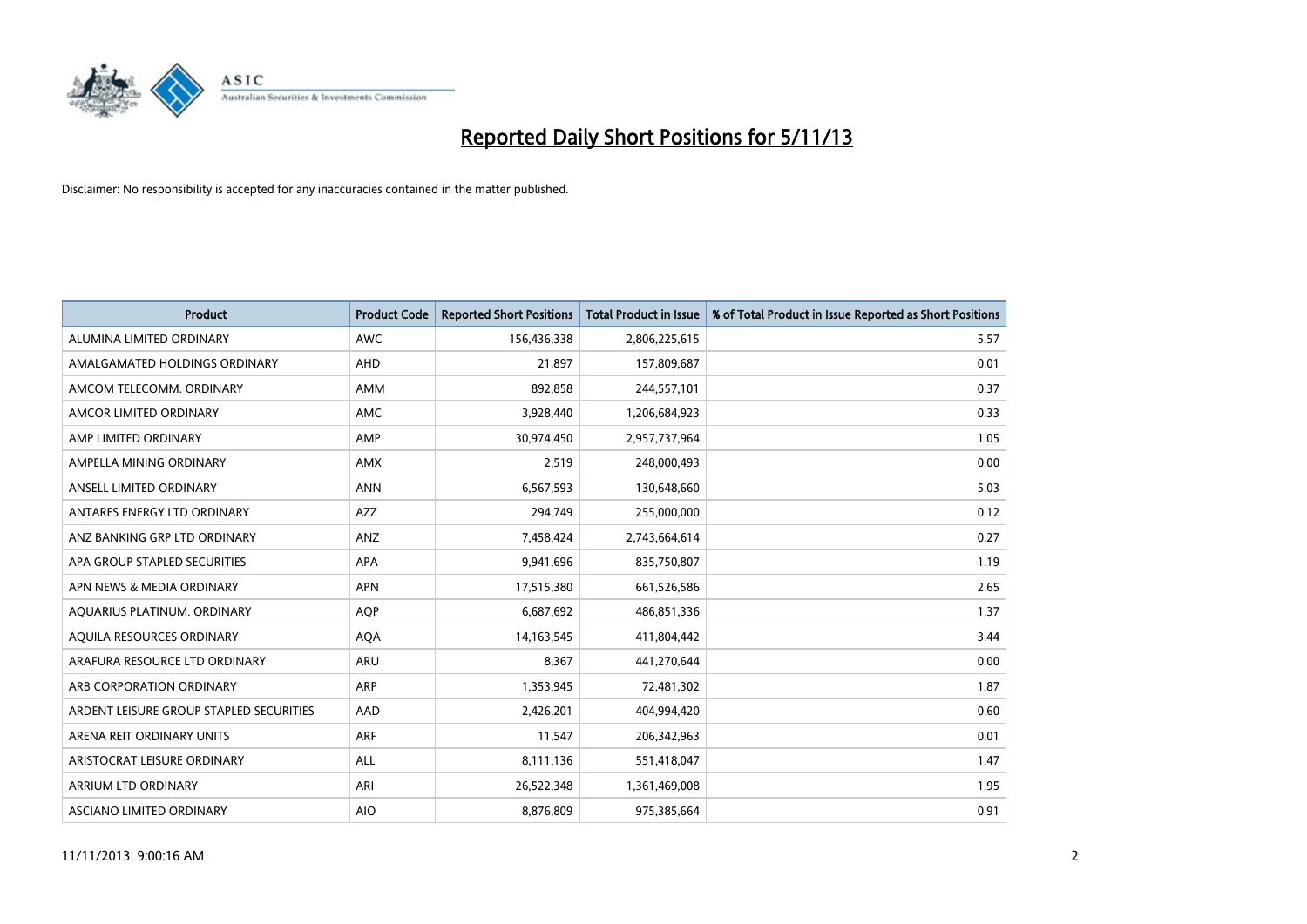

| <b>Product</b>                            | <b>Product Code</b> | <b>Reported Short Positions</b> | <b>Total Product in Issue</b> | % of Total Product in Issue Reported as Short Positions |
|-------------------------------------------|---------------------|---------------------------------|-------------------------------|---------------------------------------------------------|
| ASG GROUP LIMITED ORDINARY                | <b>ASZ</b>          | 1,350,022                       | 206,720,839                   | 0.65                                                    |
| ASPEN GROUP STAPLED SEC. DEF SET          | <b>APZDA</b>        | 20,336                          | 119,848,002                   | 0.02                                                    |
| ASTRO JAP PROP GROUP STAPLED US PROHIBIT. | AJA                 | 31,502                          | 67,211,752                    | 0.05                                                    |
| ASX LIMITED ORDINARY                      | ASX                 | 2,982,808                       | 193,595,162                   | 1.54                                                    |
| ATLANTIC LIMITED ORDINARY                 | ATI                 | 50,000                          | 154,757,339                   | 0.03                                                    |
| ATLAS IRON LIMITED ORDINARY               | <b>AGO</b>          | 46,801,389                      | 915,496,158                   | 5.11                                                    |
| AUCKLAND INTERNATION ORDINARY             | AIA                 | 14,388                          | 1,322,564,489                 | 0.00                                                    |
| AURIZON HOLDINGS LTD ORDINARY             | AZJ                 | 2,739,286                       | 2,137,284,503                 | 0.13                                                    |
| <b>AURORA OIL &amp; GAS ORDINARY</b>      | <b>AUT</b>          | 7,179,716                       | 448,785,778                   | 1.60                                                    |
| AUSDRILL LIMITED ORDINARY                 | ASL                 | 13,734,438                      | 312,277,224                   | 4.40                                                    |
| AUSENCO LIMITED ORDINARY                  | AAX                 | 1,281,864                       | 123,527,574                   | 1.04                                                    |
| <b>AUSTAL LIMITED ORDINARY</b>            | ASB                 | 584,822                         | 346,007,639                   | 0.17                                                    |
| AUSTBROKERS HOLDINGS ORDINARY             | <b>AUB</b>          | 5,883                           | 59,584,580                    | 0.01                                                    |
| AUSTIN ENGINEERING ORDINARY               | ANG                 | 366,822                         | 73,164,403                    | 0.50                                                    |
| AUSTRALAND PROPERTY STAPLED SECURITY      | <b>ALZ</b>          | 2,949,530                       | 578,324,670                   | 0.51                                                    |
| AUSTRALIAN AGRICULT. ORDINARY             | AAC                 | 4,568,596                       | 532,294,404                   | 0.86                                                    |
| AUSTRALIAN INFR LTD ORDINARY              | <b>AIX</b>          | 3,613,856                       | 620,733,944                   | 0.58                                                    |
| AUSTRALIAN PHARM, ORDINARY                | API                 | 2,311,291                       | 488,115,883                   | 0.47                                                    |
| AUTOMOTIVE HOLDINGS ORDINARY              | <b>AHE</b>          | 251,436                         | 260,579,682                   | 0.10                                                    |
| AVIENNINGS LIMITED ORDINARY               | <b>AVJ</b>          | 69,999                          | 384,423,851                   | 0.02                                                    |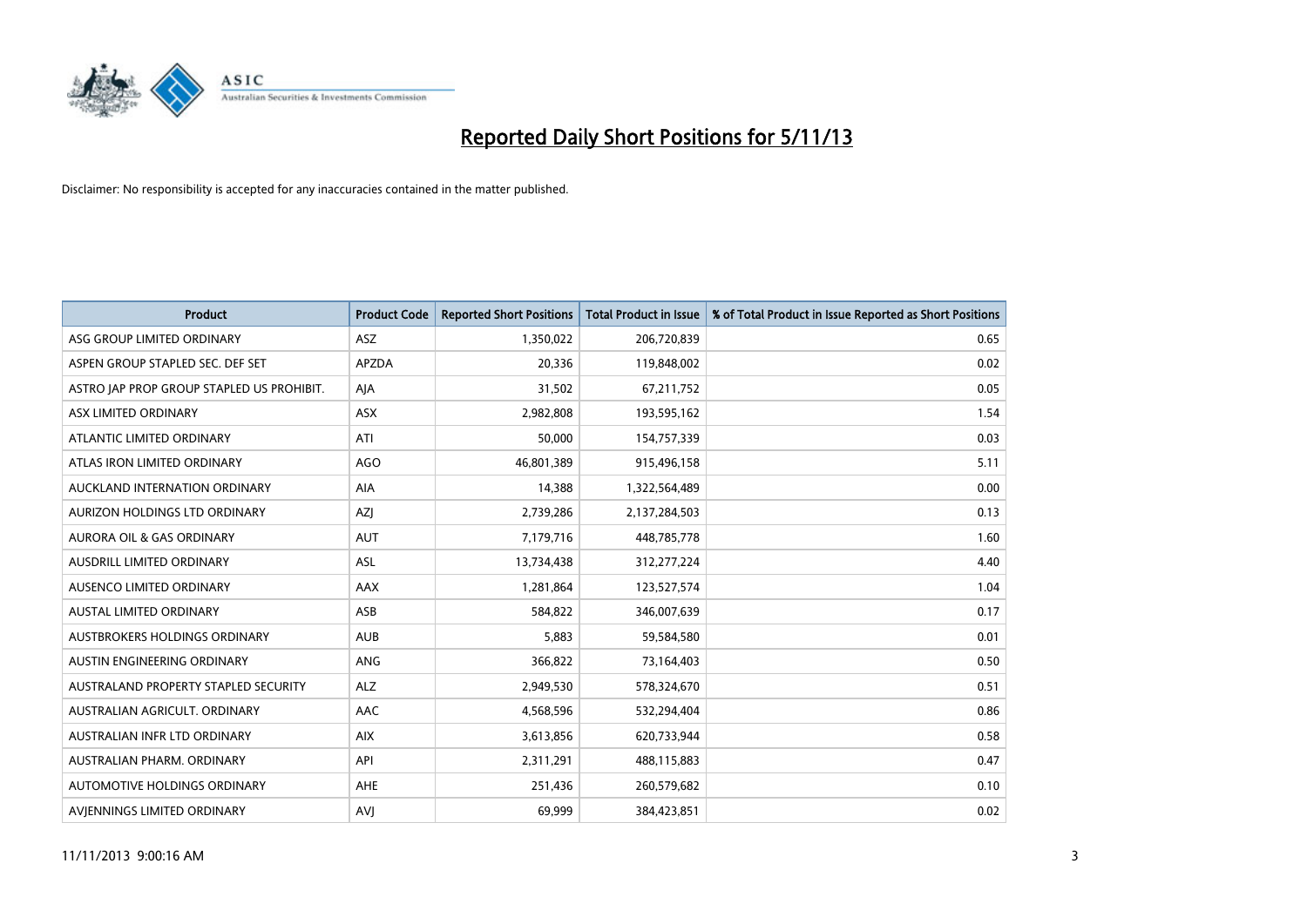

| <b>Product</b>                         | <b>Product Code</b> | <b>Reported Short Positions</b> | <b>Total Product in Issue</b> | % of Total Product in Issue Reported as Short Positions |
|----------------------------------------|---------------------|---------------------------------|-------------------------------|---------------------------------------------------------|
| AWE LIMITED ORDINARY                   | <b>AWE</b>          | 1,066,506                       | 522,116,985                   | 0.20                                                    |
| BANDANNA ENERGY ORDINARY               | <b>BND</b>          | 18,885,558                      | 528,481,199                   | 3.57                                                    |
| BANK OF QUEENSLAND. ORDINARY           | <b>BOQ</b>          | 2,958,578                       | 319,809,993                   | 0.93                                                    |
| <b>BASE RES LIMITED ORDINARY</b>       | <b>BSE</b>          | 6,327,469                       | 561,840,029                   | 1.13                                                    |
| BATHURST RES NZ LTD ORDINARY           | <b>BRL</b>          | 18,222,447                      | 821,457,725                   | 2.22                                                    |
| <b>BC IRON LIMITED ORDINARY</b>        | <b>BCI</b>          | 36,184                          | 123,678,630                   | 0.03                                                    |
| BEACH ENERGY LIMITED ORDINARY          | <b>BPT</b>          | 19,409,101                      | 1,277,533,962                 | 1.52                                                    |
| BEADELL RESOURCE LTD ORDINARY          | <b>BDR</b>          | 37,624,843                      | 790,527,280                   | 4.76                                                    |
| <b>BEGA CHEESE LTD ORDINARY</b>        | <b>BGA</b>          | 732,478                         | 151,866,050                   | 0.48                                                    |
| BENDIGO AND ADELAIDE ORDINARY          | <b>BEN</b>          | 13,365,341                      | 409,961,672                   | 3.26                                                    |
| BERKELEY RESOURCES ORDINARY            | <b>BKY</b>          | 664,742                         | 179,393,323                   | 0.37                                                    |
| <b>BHP BILLITON LIMITED ORDINARY</b>   | <b>BHP</b>          | 7,554,389                       | 3,211,691,105                 | 0.24                                                    |
| <b>BILLABONG ORDINARY</b>              | <b>BBG</b>          | 17,381,251                      | 478,944,292                   | 3.63                                                    |
| <b>BIONOMICS LIMITED ORDINARY</b>      | <b>BNO</b>          | 229,275                         | 412,155,924                   | 0.06                                                    |
| <b>BLACKGOLD INT HLDGS ORDINARY</b>    | <b>BGG</b>          | 411,863                         | 888,003,622                   | 0.05                                                    |
| BLACKMORES LIMITED ORDINARY            | <b>BKL</b>          | 10,557                          | 17,046,024                    | 0.06                                                    |
| BLACKTHORN RESOURCES ORD US PROHIBITED | <b>BTR</b>          | 884,949                         | 164,285,950                   | 0.54                                                    |
| BLUESCOPE STEEL LTD ORDINARY           | <b>BSL</b>          | 5,685,480                       | 558,733,728                   | 1.02                                                    |
| <b>BOART LONGYEAR ORDINARY</b>         | <b>BLY</b>          | 40,597,137                      | 461,163,412                   | 8.80                                                    |
| <b>BOOM LOGISTICS ORDINARY</b>         | <b>BOL</b>          | 99,999                          | 474,868,764                   | 0.02                                                    |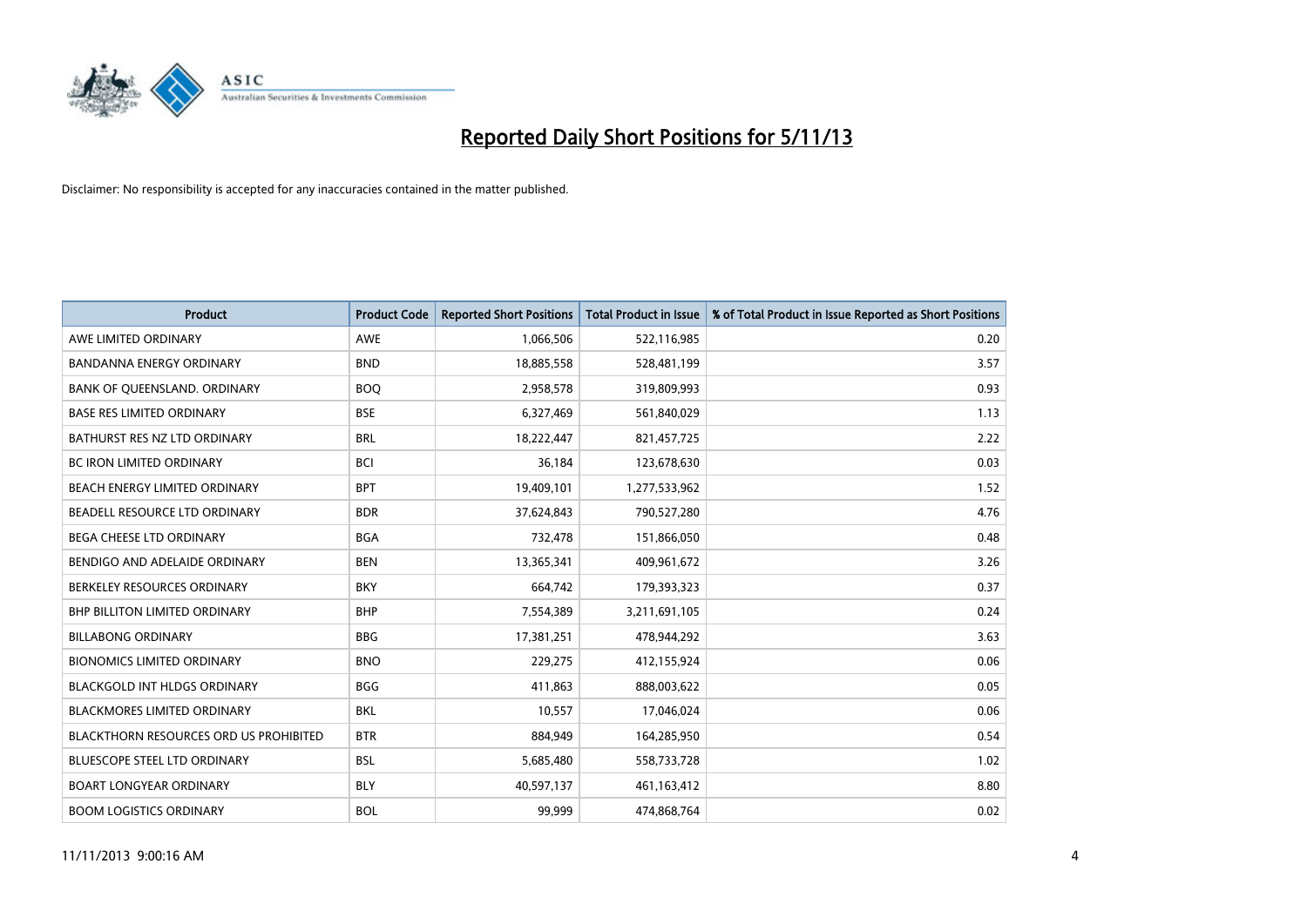

| <b>Product</b>                       | <b>Product Code</b> | <b>Reported Short Positions</b> | <b>Total Product in Issue</b> | % of Total Product in Issue Reported as Short Positions |
|--------------------------------------|---------------------|---------------------------------|-------------------------------|---------------------------------------------------------|
| <b>BORAL LIMITED, ORDINARY</b>       | <b>BLD</b>          | 45,592,060                      | 778,739,826                   | 5.85                                                    |
| <b>BRADKEN LIMITED ORDINARY</b>      | <b>BKN</b>          | 17,461,067                      | 169,240,662                   | 10.32                                                   |
| <b>BRAMBLES LIMITED ORDINARY</b>     | <b>BXB</b>          | 2,650,003                       | 1,558,795,774                 | 0.17                                                    |
| BREVILLE GROUP LTD ORDINARY          | <b>BRG</b>          | 2,663,928                       | 130,095,322                   | 2.05                                                    |
| <b>BRICKWORKS LIMITED ORDINARY</b>   | <b>BKW</b>          | 120,020                         | 148,038,996                   | 0.08                                                    |
| BT INVESTMENT MNGMNT ORDINARY        | <b>BTT</b>          | 618                             | 278,100,237                   | 0.00                                                    |
| <b>BUCCANEER ENERGY LTD ORDINARY</b> | <b>BCC</b>          | 479,299                         | 2,398,671,956                 | 0.02                                                    |
| <b>BURU ENERGY ORDINARY</b>          | <b>BRU</b>          | 11,572,968                      | 298,365,707                   | 3.88                                                    |
| <b>BWP TRUST ORDINARY UNITS</b>      | <b>BWP</b>          | 3,064,966                       | 627,165,919                   | 0.49                                                    |
| CABCHARGE AUSTRALIA ORDINARY         | CAB                 | 15,266,791                      | 120,430,683                   | 12.68                                                   |
| CALTEX AUSTRALIA ORDINARY            | <b>CTX</b>          | 1,743,082                       | 270,000,000                   | 0.65                                                    |
| CAPE LAMBERT RES LTD ORDINARY        | <b>CFE</b>          | 19,764                          | 675,809,769                   | 0.00                                                    |
| CAPITOL HEALTH ORDINARY              | CAI                 | 129,009                         | 430,799,793                   | 0.03                                                    |
| CARABELLA RES LTD ORDINARY           | <b>CLR</b>          | 100,000                         | 158,236,547                   | 0.06                                                    |
| <b>CARBON ENERGY ORDINARY</b>        | <b>CNX</b>          | 6,799                           | 1,150,931,288                 | 0.00                                                    |
| CARDNO LIMITED ORDINARY              | CDD                 | 7,114,953                       | 145,007,042                   | 4.91                                                    |
| CARNARVON PETROLEUM ORDINARY         | <b>CVN</b>          | 734                             | 937,796,875                   | 0.00                                                    |
| CARSALES.COM LTD ORDINARY            | <b>CRZ</b>          | 2,578,196                       | 237,678,965                   | 1.08                                                    |
| <b>CASH CONVERTERS ORDINARY</b>      | CCV                 | 4,502,943                       | 426,302,767                   | 1.06                                                    |
| CEDAR WOODS PROP. ORDINARY           | <b>CWP</b>          | 23,989                          | 73,732,683                    | 0.03                                                    |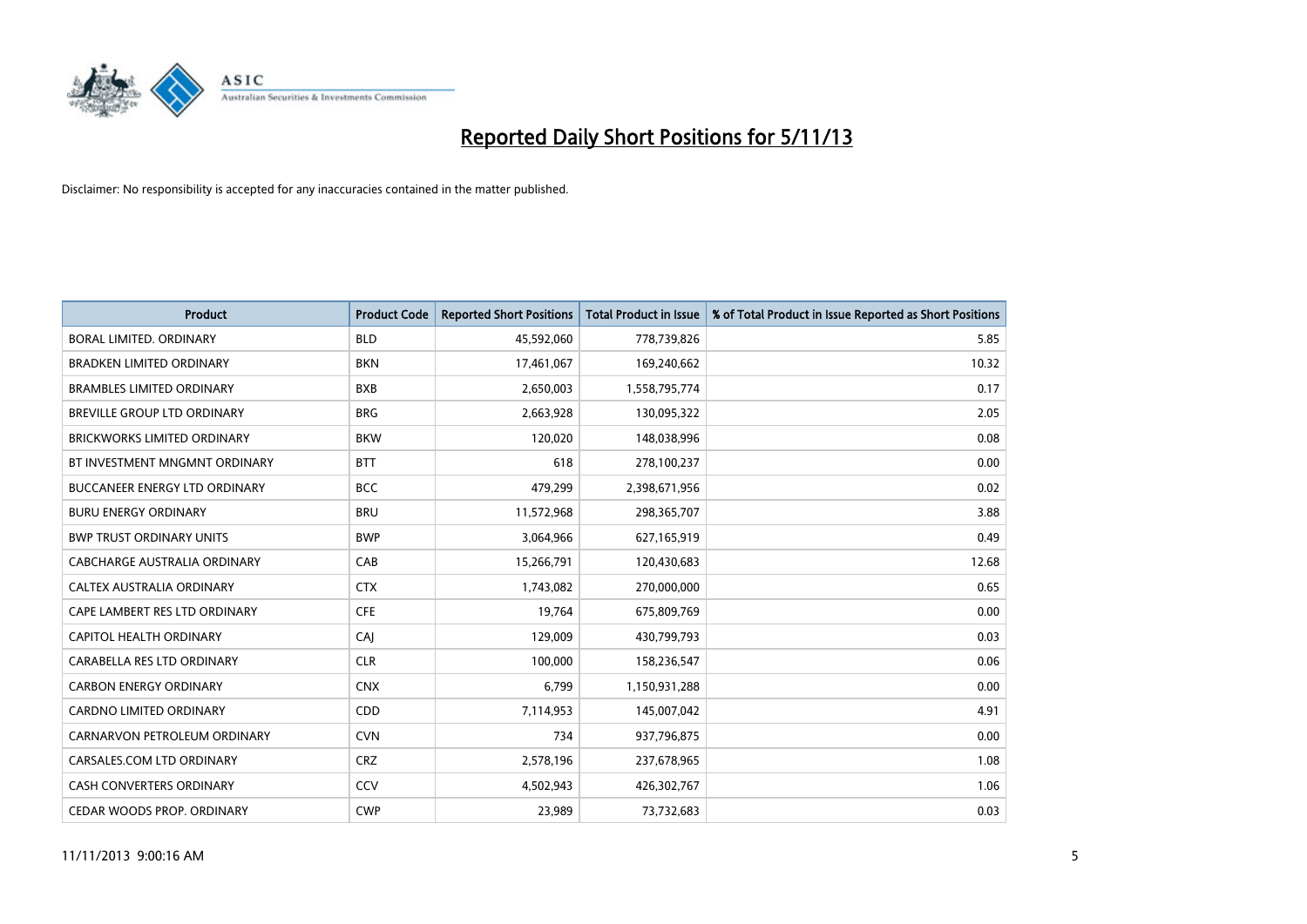

| <b>Product</b>                          | <b>Product Code</b> | <b>Reported Short Positions</b> | <b>Total Product in Issue</b> | % of Total Product in Issue Reported as Short Positions |
|-----------------------------------------|---------------------|---------------------------------|-------------------------------|---------------------------------------------------------|
| <b>CENTRAL PETROLEUM ORDINARY</b>       | <b>CTP</b>          | 364,177                         | 309,216,369                   | 0.12                                                    |
| <b>CERAMIC FUEL CELLS ORDINARY</b>      | <b>CFU</b>          | 991,102                         | 1,601,287,414                 | 0.06                                                    |
| CFS RETAIL TRUST GRP STAPLED SECURITIES | <b>CFX</b>          | 55,280,449                      | 2,858,286,690                 | 1.93                                                    |
| CHALLENGER DIV.PRO. STAPLED UNITS       | <b>CDI</b>          | 81,987                          | 214,101,013                   | 0.04                                                    |
| <b>CHALLENGER LIMITED ORDINARY</b>      | <b>CGF</b>          | 1,222,537                       | 530,862,585                   | 0.23                                                    |
| CHARTER HALL GROUP STAPLED US PROHIBIT. | <b>CHC</b>          | 198,851                         | 309,068,171                   | 0.06                                                    |
| <b>CHARTER HALL RETAIL UNITS</b>        | <b>CQR</b>          | 11,854,122                      | 341,843,880                   | 3.47                                                    |
| <b>CHORUS LIMITED ORDINARY</b>          | <b>CNU</b>          | 96,783                          | 396,369,767                   | 0.02                                                    |
| CITIGOLD CORP LTD ORDINARY              | <b>CTO</b>          | 153,427                         | 1,352,907,765                 | 0.01                                                    |
| <b>CLOUGH LIMITED ORDINARY</b>          | <b>CLO</b>          | 1,289,261                       | 777,438,039                   | 0.17                                                    |
| COAL OF AFRICA LTD ORDINARY             | <b>CZA</b>          | 426                             | 1,048,368,613                 | 0.00                                                    |
| <b>COALSPUR MINES LTD ORDINARY</b>      | <b>CPL</b>          | 7,996,531                       | 641,394,435                   | 1.25                                                    |
| COCA-COLA AMATIL ORDINARY               | <b>CCL</b>          | 19,387,800                      | 763,590,249                   | 2.54                                                    |
| <b>COCHLEAR LIMITED ORDINARY</b>        | <b>COH</b>          | 9,420,605                       | 57,062,020                    | 16.51                                                   |
| <b>COCKATOO COAL ORDINARY</b>           | <b>COK</b>          | 11,003,601                      | 886,294,158                   | 1.24                                                    |
| <b>CODAN LIMITED ORDINARY</b>           | <b>CDA</b>          | 972,475                         | 176,926,104                   | 0.55                                                    |
| <b>COFFEY INTERNATIONAL ORDINARY</b>    | <b>COF</b>          | 18,921                          | 255,833,165                   | 0.01                                                    |
| <b>COKAL LTD ORDINARY</b>               | <b>CKA</b>          | 20,286,013                      | 467,921,892                   | 4.34                                                    |
| <b>COLLECTION HOUSE ORDINARY</b>        | <b>CLH</b>          | 990,661                         | 128,969,148                   | 0.77                                                    |
| COMMONWEALTH BANK, ORDINARY             | <b>CBA</b>          | 5,752,266                       | 1,611,928,836                 | 0.36                                                    |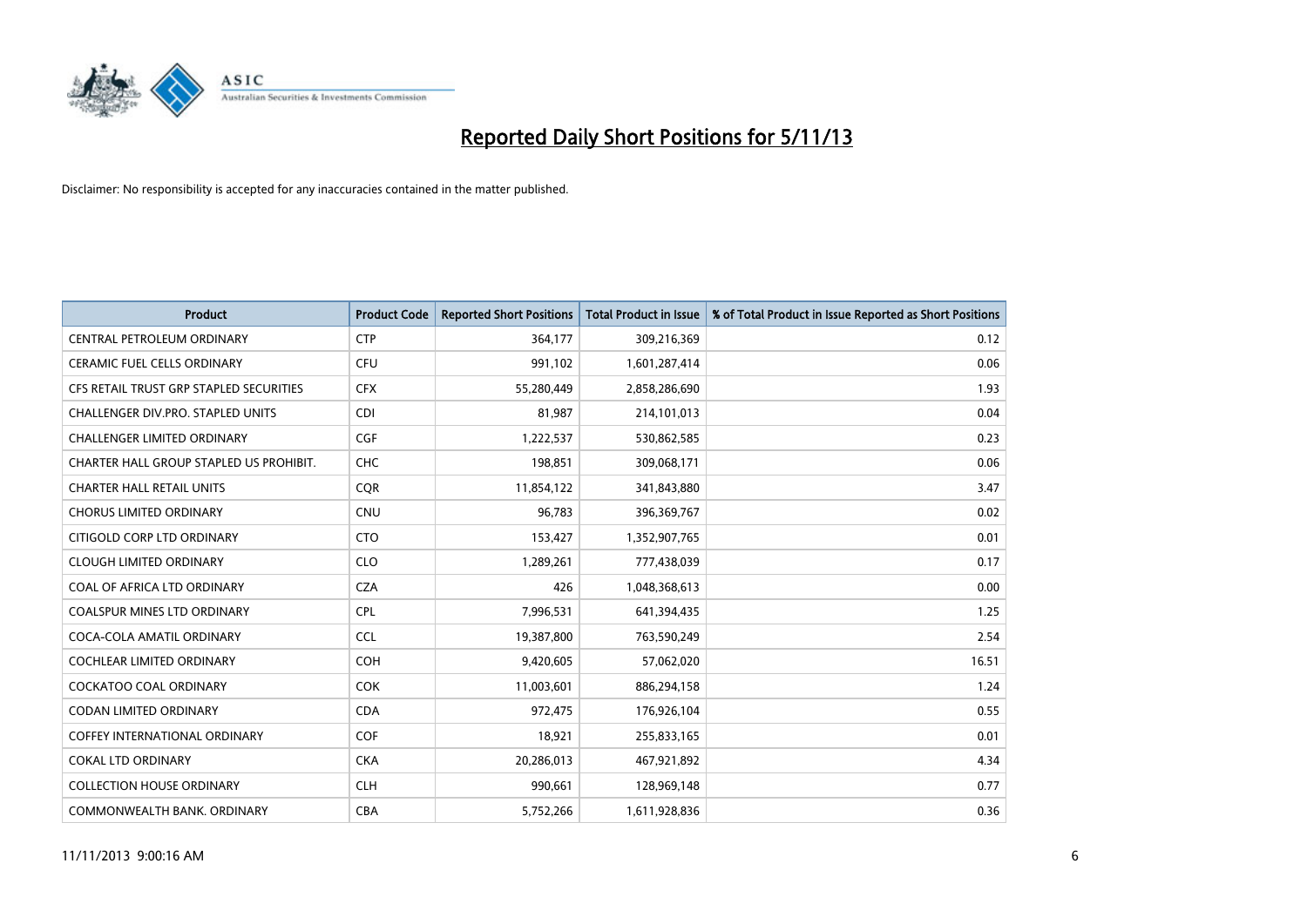

| <b>Product</b>                          | <b>Product Code</b> | <b>Reported Short Positions</b> | <b>Total Product in Issue</b> | % of Total Product in Issue Reported as Short Positions |
|-----------------------------------------|---------------------|---------------------------------|-------------------------------|---------------------------------------------------------|
| <b>COMMONWEALTH PROP ORDINARY UNITS</b> | <b>CPA</b>          | 15,661,044                      | 2,347,003,413                 | 0.67                                                    |
| <b>COMPASS RESOURCES ORDINARY</b>       | <b>CMR</b>          | 7,472                           | 1,403,744,100                 | 0.00                                                    |
| <b>COMPUTERSHARE LTD ORDINARY</b>       | <b>CPU</b>          | 12,924,927                      | 556,203,079                   | 2.32                                                    |
| COOPER ENERGY LTD ORDINARY              | <b>COE</b>          | 5,968                           | 329,099,922                   | 0.00                                                    |
| <b>CORP TRAVEL LIMITED ORDINARY</b>     | <b>CTD</b>          | 179,548                         | 78,246,245                    | 0.23                                                    |
| <b>CREDIT CORP GROUP ORDINARY</b>       | <b>CCP</b>          | 38,235                          | 46,131,882                    | 0.08                                                    |
| <b>CROMWELL PROP STAPLED SECURITIES</b> | <b>CMW</b>          | 12,623,407                      | 1,719,157,262                 | 0.73                                                    |
| <b>CROWE HORWATH AUS ORDINARY</b>       | <b>CRH</b>          | 652,836                         | 269,665,096                   | 0.24                                                    |
| CROWN RESORTS LTD ORDINARY              | <b>CWN</b>          | 1,544,039                       | 728,394,185                   | 0.21                                                    |
| <b>CSG LIMITED ORDINARY</b>             | CSV                 | 291,291                         | 278,973,075                   | 0.10                                                    |
| <b>CSL LIMITED ORDINARY</b>             | <b>CSL</b>          | 543,348                         | 487,069,486                   | 0.11                                                    |
| <b>CSR LIMITED ORDINARY</b>             | <b>CSR</b>          | 34,498,446                      | 506,000,315                   | 6.82                                                    |
| <b>CUDECO LIMITED ORDINARY</b>          | CDU                 | 8,470,668                       | 205,017,174                   | 4.13                                                    |
| DART ENERGY LTD ORDINARY                | <b>DTE</b>          | 3,000,630                       | 1,108,251,519                 | 0.27                                                    |
| DATA#3 LIMITED ORDINARY                 | <b>DTL</b>          | 338,406                         | 153,974,950                   | 0.22                                                    |
| DAVID JONES LIMITED ORDINARY            | <b>DJS</b>          | 51,154,256                      | 535,002,401                   | 9.56                                                    |
| <b>DECMIL GROUP LIMITED ORDINARY</b>    | <b>DCG</b>          | 4,018,301                       | 168,657,794                   | 2.38                                                    |
| DEEP YELLOW LIMITED ORDINARY            | <b>DYL</b>          | 100,002                         | 1,612,407,567                 | 0.01                                                    |
| DEVINE LIMITED ORDINARY                 | <b>DVN</b>          | 4,666                           | 158,730,556                   | 0.00                                                    |
| DEXUS PROPERTY GROUP STAPLED UNITS      | <b>DXS</b>          | 26,794,932                      | 4,628,228,426                 | 0.58                                                    |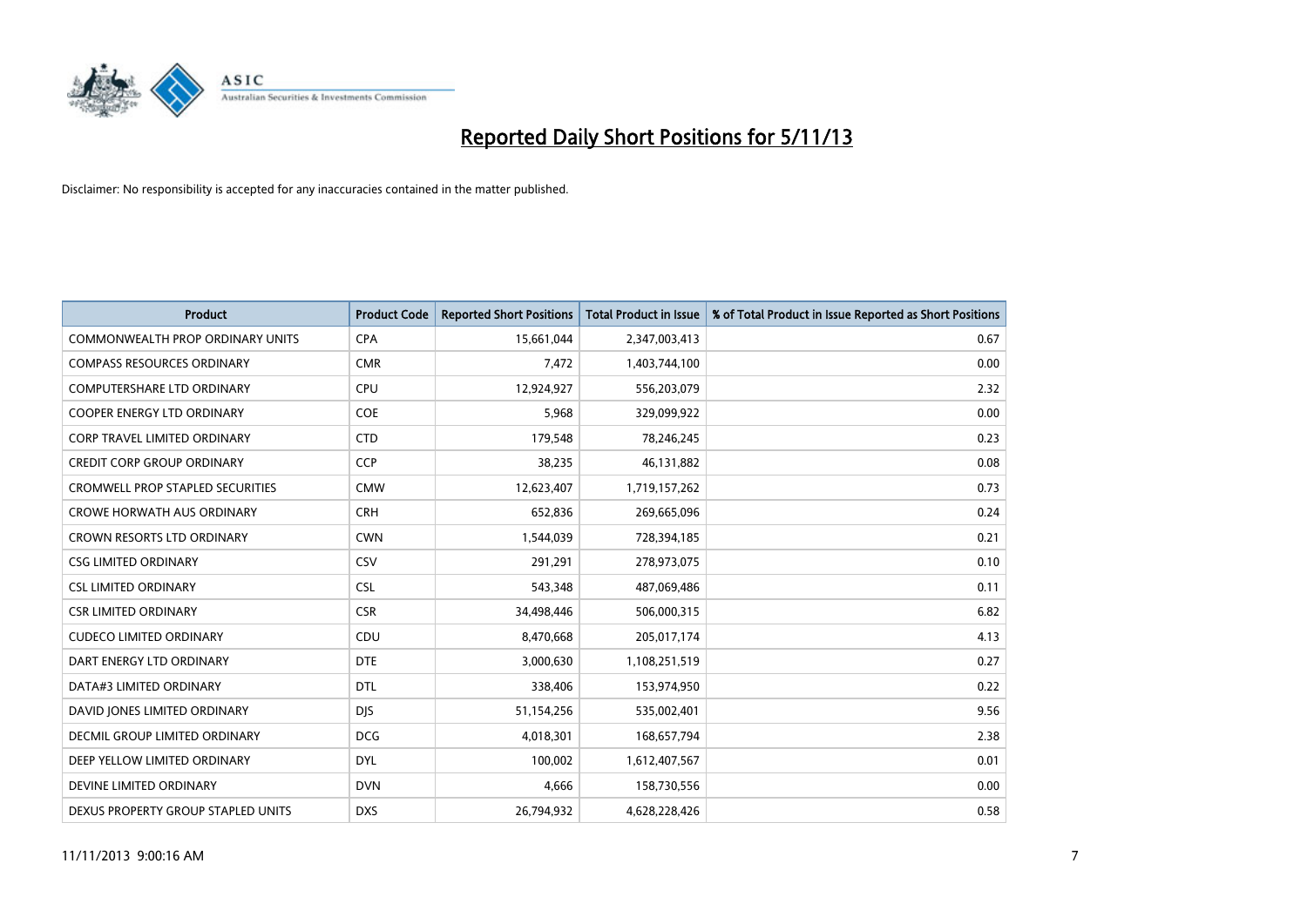

| <b>Product</b>                       | <b>Product Code</b> | <b>Reported Short Positions</b> | <b>Total Product in Issue</b> | % of Total Product in Issue Reported as Short Positions |
|--------------------------------------|---------------------|---------------------------------|-------------------------------|---------------------------------------------------------|
| DISCOVERY METALS LTD ORDINARY        | <b>DML</b>          | 8,353,573                       | 560,034,418                   | 1.49                                                    |
| DOMINO PIZZA ENTERPR ORDINARY        | <b>DMP</b>          | 536,009                         | 85,855,713                    | 0.62                                                    |
| DONACO INTERNATIONAL ORDINARY        | <b>DNA</b>          | 15,032                          | 371,731,146                   | 0.00                                                    |
| DOWNER EDI LIMITED ORDINARY          | <b>DOW</b>          | 11,728,532                      | 434,734,970                   | 2.70                                                    |
| DRILLSEARCH ENERGY ORDINARY          | <b>DLS</b>          | 14,245,627                      | 429,665,895                   | 3.32                                                    |
| DUET GROUP STAPLED US PROHIBIT.      | <b>DUE</b>          | 21,251,633                      | 1,237,195,531                 | 1.72                                                    |
| <b>DULUXGROUP LIMITED ORDINARY</b>   | <b>DLX</b>          | 1,539,697                       | 377,019,430                   | 0.41                                                    |
| DWS LTD ORDINARY                     | <b>DWS</b>          | 633,849                         | 132,362,763                   | 0.48                                                    |
| ECHO ENTERTAINMENT ORDINARY          | <b>EGP</b>          | 7,950,645                       | 825,672,730                   | 0.96                                                    |
| <b>ELDERS LIMITED ORDINARY</b>       | <b>ELD</b>          | 19,836,311                      | 455,013,329                   | 4.36                                                    |
| ELEMENTAL MINERALS ORDINARY          | <b>ELM</b>          | 6,013                           | 303,263,391                   | 0.00                                                    |
| <b>EMECO HOLDINGS ORDINARY</b>       | <b>EHL</b>          | 10,253,441                      | 599,675,707                   | 1.71                                                    |
| <b>ENDEAVOUR MIN CORP CDI 1:1</b>    | <b>EVR</b>          | 371,143                         | 93,408,541                    | 0.40                                                    |
| <b>ENERGY RESOURCES ORDINARY 'A'</b> | ERA                 | 10,289,315                      | 517,725,062                   | 1.99                                                    |
| <b>ENERGY WORLD CORPOR, ORDINARY</b> | <b>EWC</b>          | 35,177,098                      | 1,734,166,672                 | 2.03                                                    |
| ENVESTRA LIMITED ORDINARY            | ENV                 | 5,302,207                       | 1,796,808,474                 | 0.30                                                    |
| EQUATORIAL RES LTD ORDINARY          | EQX                 | 8                               | 121,885,353                   | 0.00                                                    |
| ERM POWER LIMITED ORDINARY           | <b>EPW</b>          | 47,464                          | 208,401,816                   | 0.02                                                    |
| ESERVGLOBAL LIMITED ORDINARY         | ESV                 | 6,950,000                       | 249,045,997                   | 2.79                                                    |
| ETHANE PIPELINE STAPLED SECURITIES   | <b>EPX</b>          | 1,352                           | 69,302,275                    | 0.00                                                    |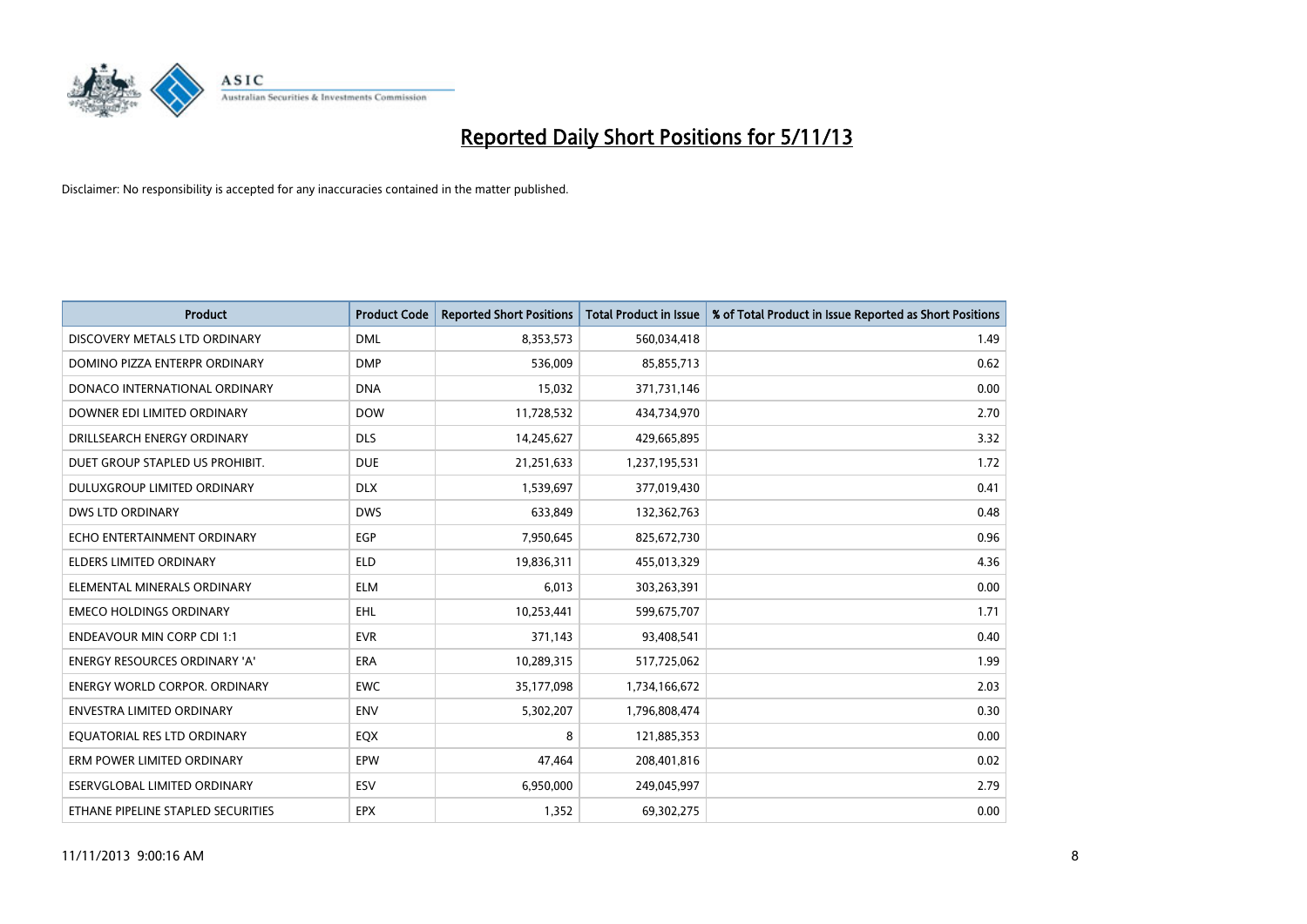

| <b>Product</b>                         | <b>Product Code</b> | <b>Reported Short Positions</b> | <b>Total Product in Issue</b> | % of Total Product in Issue Reported as Short Positions |
|----------------------------------------|---------------------|---------------------------------|-------------------------------|---------------------------------------------------------|
| EVOLUTION MINING LTD ORDINARY          | <b>EVN</b>          | 19,418,145                      | 708,652,367                   | 2.74                                                    |
| FAIRFAX MEDIA LTD ORDINARY             | <b>FXI</b>          | 261, 261, 225                   | 2,351,955,725                 | 11.11                                                   |
| <b>FANTASTIC HOLDINGS ORDINARY</b>     | <b>FAN</b>          | 1,747                           | 103,068,398                   | 0.00                                                    |
| FAR LTD ORDINARY                       | <b>FAR</b>          | 22,770,569                      | 2,499,846,742                 | 0.91                                                    |
| FEDERATION CNTRES ORD/UNIT STAPLED SEC | FDC                 | 5,039,223                       | 1,427,641,565                 | 0.35                                                    |
| FINBAR GROUP LIMITED ORDINARY          | <b>FRI</b>          | 4,000                           | 220,847,184                   | 0.00                                                    |
| FISHER & PAYKEL H. ORDINARY            | <b>FPH</b>          | 609.001                         | 546,839,239                   | 0.11                                                    |
| FKP PROPERTY GROUP STAPLED SECURITIES  | <b>FKP</b>          | 15,509,586                      | 321,578,705                   | 4.82                                                    |
| FLEETWOOD CORP ORDINARY                | <b>FWD</b>          | 3,000,803                       | 60,522,619                    | 4.96                                                    |
| FLETCHER BUILDING ORDINARY             | <b>FBU</b>          | 2,991,646                       | 687,854,788                   | 0.43                                                    |
| FLEXIGROUP LIMITED ORDINARY            | <b>FXL</b>          | 162,957                         | 303,385,394                   | 0.05                                                    |
| FLIGHT CENTRE TRAVEL ORDINARY          | <b>FLT</b>          | 2,819,102                       | 100,530,453                   | 2.80                                                    |
| FLINDERS MINES LTD ORDINARY            | <b>FMS</b>          | 2,913,441                       | 1,824,843,676                 | 0.16                                                    |
| <b>FOCUS MINERALS LTD ORDINARY</b>     | <b>FML</b>          | 27,450,667                      | 9,137,375,877                 | 0.30                                                    |
| FONTERRA SHARE FUND ORDINARY UNITS     | <b>FSF</b>          | 319                             | 106,151,733                   | 0.00                                                    |
| FORGE GROUP LIMITED ORDINARY           | FGE                 | 1,430,350                       | 86,169,014                    | 1.66                                                    |
| <b>FORTESCUE METALS GRP ORDINARY</b>   | <b>FMG</b>          | 179,391,022                     | 3,113,798,151                 | 5.76                                                    |
| <b>G.U.D. HOLDINGS ORDINARY</b>        | GUD                 | 5,743,275                       | 71,341,319                    | 8.05                                                    |
| <b>G8 EDUCATION LIMITED ORDINARY</b>   | <b>GEM</b>          | 1,218,013                       | 300,302,719                   | 0.41                                                    |
| <b>GALAXY RESOURCES ORDINARY</b>       | GXY                 | 12,646,618                      | 1,007,466,684                 | 1.26                                                    |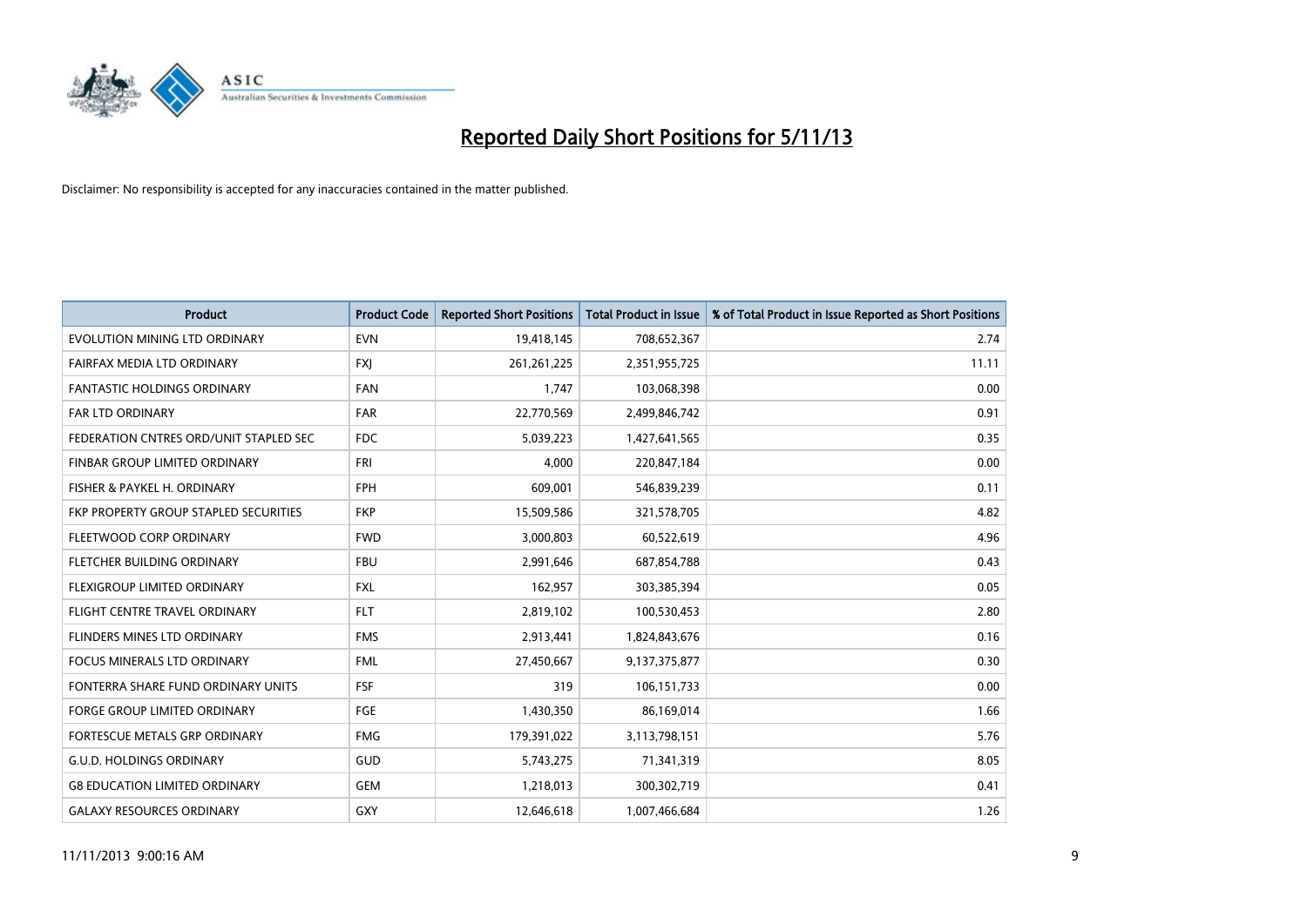

| <b>Product</b>                                   | <b>Product Code</b> | <b>Reported Short Positions</b> | <b>Total Product in Issue</b> | % of Total Product in Issue Reported as Short Positions |
|--------------------------------------------------|---------------------|---------------------------------|-------------------------------|---------------------------------------------------------|
| <b>GENETIC TECHNOLOGIES ORDINARY</b>             | <b>GTG</b>          | 182,610                         | 565,749,677                   | 0.03                                                    |
| <b>GEODYNAMICS LIMITED ORDINARY</b>              | GDY                 | 850                             | 406,452,608                   | 0.00                                                    |
| GI DYNAMICS, INC CDI US PROHIBITED               | GID                 | 131,264                         | 393,043,620                   | 0.03                                                    |
| <b>GINDALBIE METALS LTD ORDINARY</b>             | <b>GBG</b>          | 56,483,979                      | 1,493,054,193                 | 3.78                                                    |
| <b>GOODMAN FIELDER, ORDINARY</b>                 | GFF                 | 25,870,679                      | 1,955,559,207                 | 1.32                                                    |
| <b>GOODMAN GROUP STAPLED</b>                     | <b>GMG</b>          | 4,103,103                       | 1,718,742,809                 | 0.24                                                    |
| <b>GPT GROUP STAPLED SEC.</b>                    | <b>GPT</b>          | 8,157,835                       | 1,694,888,638                 | 0.48                                                    |
| <b>GRAINCORP LIMITED A CLASS ORDINARY</b>        | <b>GNC</b>          | 421,909                         | 228,855,628                   | 0.18                                                    |
| <b>GRANGE RESOURCES, ORDINARY</b>                | <b>GRR</b>          | 5,544,721                       | 1,156,492,195                 | 0.48                                                    |
| <b>GREENCROSS LIMITED ORDINARY</b>               | <b>GXL</b>          | 3,435                           | 37,535,276                    | 0.01                                                    |
| <b>GREENLAND MIN EN LTD ORDINARY</b>             | GGG                 | 7,247,018                       | 573,617,440                   | 1.26                                                    |
| <b>GROWTHPOINT PROPERTY ORD/UNIT STAPLED SEC</b> | GOZ                 | 54,172                          | 414,410,218                   | 0.01                                                    |
| <b>GROWTHPOINT PROPERTY RIGHTS 22-NOV-13 DEF</b> | GOZR                | 1,157                           | 40,800,000                    | 0.00                                                    |
| <b>GRYPHON MINERALS LTD ORDINARY</b>             | GRY                 | 6,460,397                       | 400,797,615                   | 1.61                                                    |
| <b>GUILDFORD COAL LTD ORDINARY</b>               | <b>GUF</b>          | 514,885                         | 635,046,899                   | 0.08                                                    |
| <b>GUIARAT NRE COAL LTD ORDINARY</b>             | <b>GNM</b>          | 236,861                         | 1,376,138,678                 | 0.02                                                    |
| <b>GWA GROUP LTD ORDINARY</b>                    | GWA                 | 13,649,320                      | 306,533,770                   | 4.45                                                    |
| <b>HARVEY NORMAN ORDINARY</b>                    | <b>HVN</b>          | 62,794,533                      | 1,062,316,784                 | 5.91                                                    |
| <b>HENDERSON GROUP CDI 1:1</b>                   | <b>HGG</b>          | 1,222,727                       | 737,836,207                   | 0.17                                                    |
| HFA HOLDINGS LIMITED ORDINARY                    | <b>HFA</b>          | 3,863                           | 118,738,157                   | 0.00                                                    |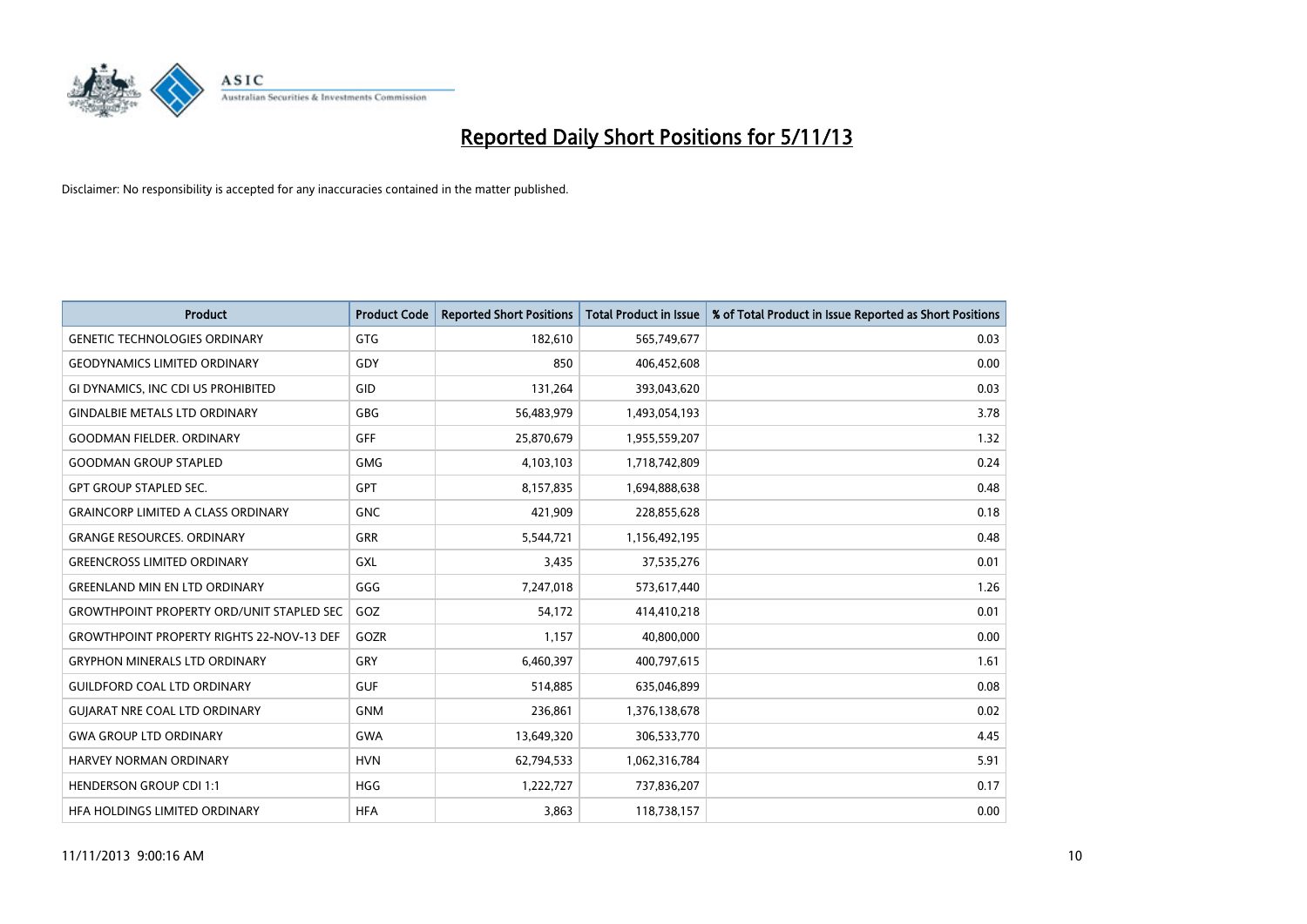

| <b>Product</b>                           | <b>Product Code</b> | <b>Reported Short Positions</b> | <b>Total Product in Issue</b> | % of Total Product in Issue Reported as Short Positions |
|------------------------------------------|---------------------|---------------------------------|-------------------------------|---------------------------------------------------------|
| <b>HIGHLANDS PACIFIC ORDINARY</b>        | <b>HIG</b>          | 500,001                         | 789,344,774                   | 0.06                                                    |
| HILLGROVE RES LTD ORDINARY               | <b>HGO</b>          | 20,098,995                      | 1,178,589,221                 | 1.71                                                    |
| HILLS HOLDINGS LTD ORDINARY              | <b>HIL</b>          | 513,467                         | 241,646,687                   | 0.21                                                    |
| HORIZON OIL LIMITED ORDINARY             | <b>HZN</b>          | 69,167,568                      | 1,301,147,932                 | 5.32                                                    |
| HOT CHILI LTD ORDINARY                   | <b>HCH</b>          | 10,000                          | 346,532,196                   | 0.00                                                    |
| <b>ICON ENERGY LIMITED ORDINARY</b>      | <b>ICN</b>          | 4,647                           | 535,455,958                   | 0.00                                                    |
| <b>IINET LIMITED ORDINARY</b>            | <b>IIN</b>          | 1,270,099                       | 161,238,847                   | 0.79                                                    |
| ILUKA RESOURCES ORDINARY                 | ILU                 | 39,942,437                      | 418,700,517                   | 9.54                                                    |
| <b>IMDEX LIMITED ORDINARY</b>            | <b>IMD</b>          | 4,310,266                       | 210,473,188                   | 2.05                                                    |
| IMF (AUSTRALIA) LTD ORDINARY             | <b>IMF</b>          | 4,826,283                       | 144,290,964                   | 3.34                                                    |
| <b>INCITEC PIVOT ORDINARY</b>            | IPL                 | 31,204,500                      | 1,628,730,107                 | 1.92                                                    |
| <b>INDEPENDENCE GROUP ORDINARY</b>       | <b>IGO</b>          | 4,025,732                       | 233,323,905                   | 1.73                                                    |
| INDOPHIL RESOURCES ORDINARY              | <b>IRN</b>          | 588,281                         | 1,203,146,194                 | 0.05                                                    |
| <b>INFIGEN ENERGY STAPLED SECURITIES</b> | <b>IFN</b>          | 4,661,199                       | 764,993,434                   | 0.61                                                    |
| <b>INFOMEDIA LTD ORDINARY</b>            | <b>IFM</b>          | 384,733                         | 304,953,155                   | 0.13                                                    |
| INGENIA GROUP STAPLED SECURITIES         | <b>INA</b>          | 179,099                         | 676,240,232                   | 0.03                                                    |
| <b>INOVA RESOURCES LTD ORDINARY</b>      | <b>IVA</b>          | 258                             | 730,082,327                   | 0.00                                                    |
| <b>INSURANCE AUSTRALIA ORDINARY</b>      | IAG                 | 9,901,594                       | 2,079,034,021                 | 0.48                                                    |
| INTEGRATED RESEARCH ORDINARY             | IRI                 | 7,722                           | 168,624,953                   | 0.00                                                    |
| <b>INTREPID MINES ORDINARY</b>           | <b>IAU</b>          | 19,594,156                      | 556,273,428                   | 3.52                                                    |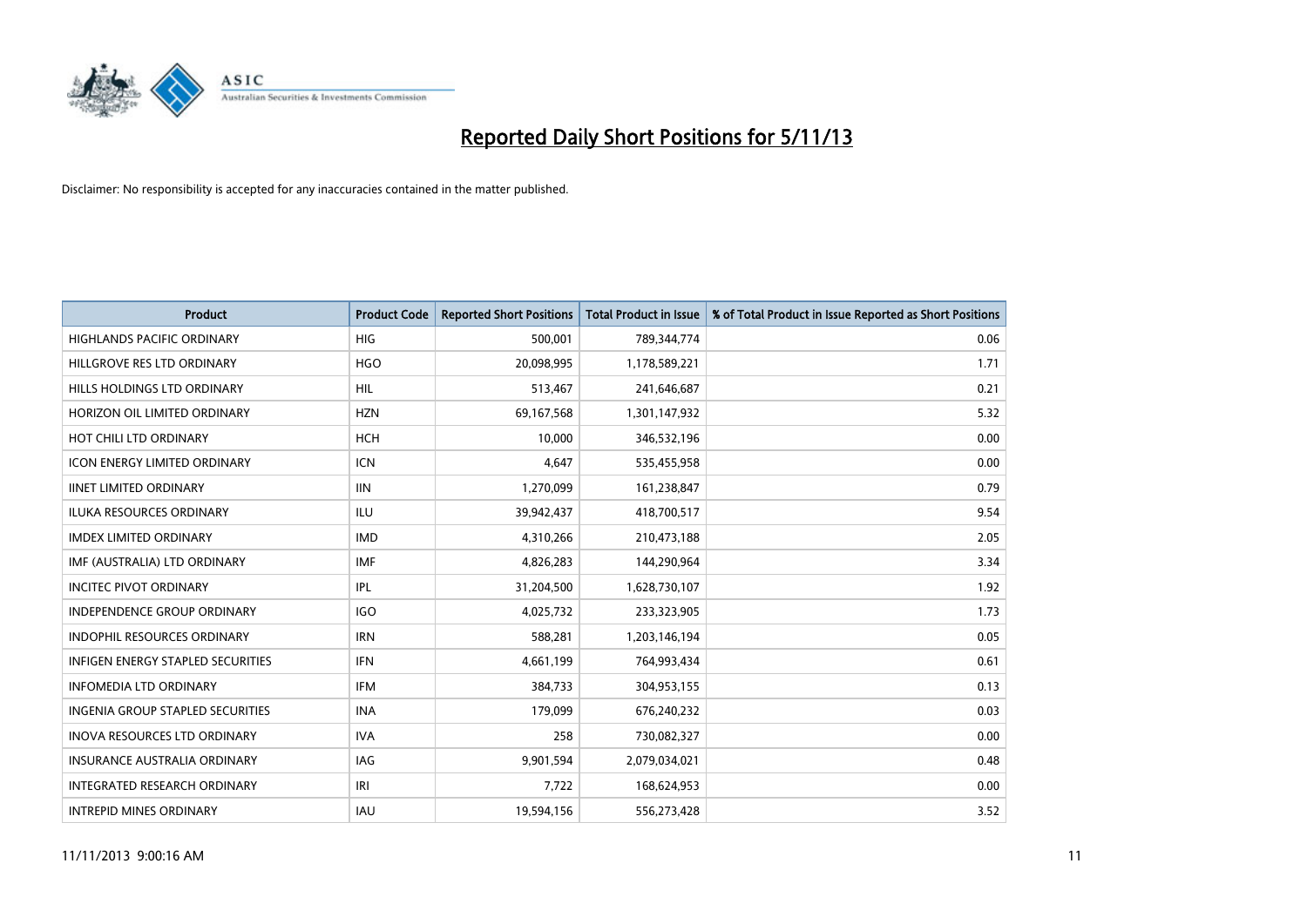

| <b>Product</b>                                | <b>Product Code</b> | <b>Reported Short Positions</b> | <b>Total Product in Issue</b> | % of Total Product in Issue Reported as Short Positions |
|-----------------------------------------------|---------------------|---------------------------------|-------------------------------|---------------------------------------------------------|
| <b>INVESTA OFFICE FUND STAPLED SECURITIES</b> | <b>IOF</b>          | 872,317                         | 614,047,458                   | 0.14                                                    |
| <b>INVION LTD ORDINARY</b>                    | <b>IVX</b>          | 410,000                         | 462,709,792                   | 0.09                                                    |
| <b>INVOCARE LIMITED ORDINARY</b>              | <b>IVC</b>          | 6,207,278                       | 110,030,298                   | 5.64                                                    |
| <b>IOOF HOLDINGS LTD ORDINARY</b>             | IFL                 | 1,782,325                       | 232,118,034                   | 0.77                                                    |
| <b>IPROPERTY GROUP LTD ORDINARY</b>           | <b>IPP</b>          | 27,000                          | 181,398,426                   | 0.01                                                    |
| <b>IRESS LIMITED ORDINARY</b>                 | <b>IRE</b>          | 468,056                         | 158,585,126                   | 0.30                                                    |
| <b>IRON ORE HOLDINGS ORDINARY</b>             | <b>IOH</b>          | 26,197                          | 161,174,005                   | 0.02                                                    |
| <b>ISELECT LTD ORDINARY</b>                   | <b>ISU</b>          | 1,355,758                       | 260,664,894                   | 0.52                                                    |
| JAMES HARDIE INDUST CHESS DEPOSITARY INT      | <b>IHX</b>          | 8,753,041                       | 442,685,722                   | 1.98                                                    |
| <b>JB HI-FI LIMITED ORDINARY</b>              | <b>JBH</b>          | 7,545,270                       | 99,920,797                    | 7.55                                                    |
| JUMBO INTERACTIVE ORDINARY                    | <b>JIN</b>          | 19,000                          | 43,752,560                    | 0.04                                                    |
| <b>KAGARA LTD ORDINARY</b>                    | KZL                 | 3,385,466                       | 798,953,117                   | 0.42                                                    |
| KAROON GAS AUSTRALIA ORDINARY                 | <b>KAR</b>          | 1,227,912                       | 255,841,581                   | 0.48                                                    |
| KATHMANDU HOLD LTD ORDINARY                   | <b>KMD</b>          | 23,308                          | 200,215,894                   | 0.01                                                    |
| <b>KBL MINING LIMITED ORDINARY</b>            | <b>KBL</b>          | 1,820                           | 393,535,629                   | 0.00                                                    |
| KINGSGATE CONSOLID. ORDINARY                  | <b>KCN</b>          | 19,357,992                      | 152,284,777                   | 12.71                                                   |
| KINGSROSE MINING LTD ORDINARY                 | <b>KRM</b>          | 518,069                         | 335,753,851                   | 0.15                                                    |
| LEIGHTON HOLDINGS ORDINARY                    | LEI                 | 23,038,565                      | 337,235,188                   | 6.83                                                    |
| LEND LEASE GROUP UNIT/ORD STAPLED             | LLC                 | 6,450,338                       | 576,712,337                   | 1.12                                                    |
| LINC ENERGY LTD ORDINARY                      | <b>LNC</b>          | 10,059,102                      | 518,687,562                   | 1.94                                                    |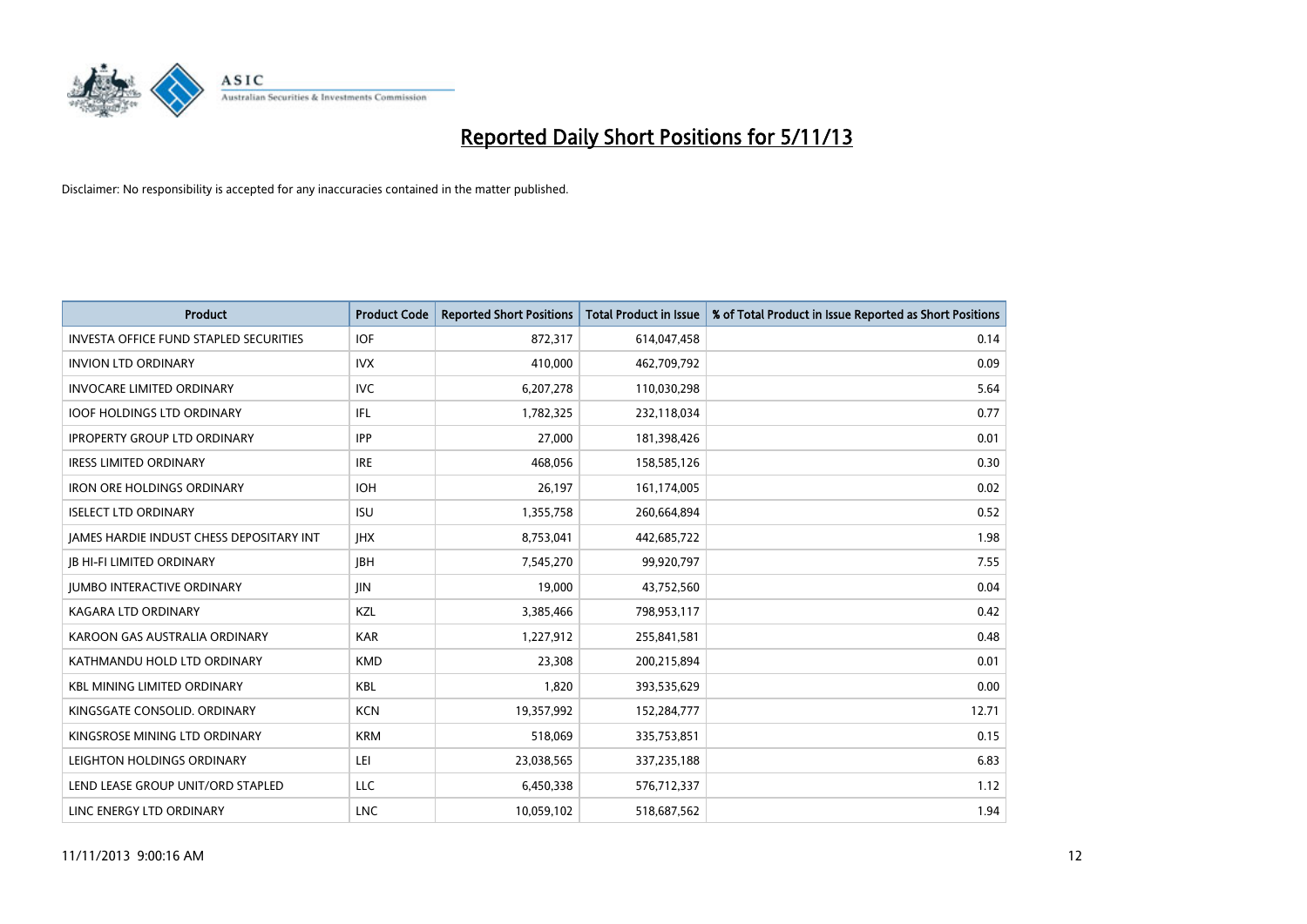

| <b>Product</b>                        | <b>Product Code</b> | <b>Reported Short Positions</b> | <b>Total Product in Issue</b> | % of Total Product in Issue Reported as Short Positions |
|---------------------------------------|---------------------|---------------------------------|-------------------------------|---------------------------------------------------------|
| LYCOPODIUM LIMITED ORDINARY           | LYL                 | 90                              | 38,955,103                    | 0.00                                                    |
| LYNAS CORPORATION ORDINARY            | <b>LYC</b>          | 179,638,590                     | 1,961,060,594                 | 9.16                                                    |
| M2 TELECOMMUNICATION ORDINARY         | <b>MTU</b>          | 8,071,493                       | 179,384,685                   | 4.50                                                    |
| <b>MACA LIMITED ORDINARY</b>          | <b>MLD</b>          | 6,753                           | 172,500,000                   | 0.00                                                    |
| <b>MACMAHON HOLDINGS ORDINARY</b>     | <b>MAH</b>          | 2,701,445                       | 1,261,699,966                 | 0.21                                                    |
| MACO ATLAS ROADS GRP ORDINARY STAPLED | <b>MQA</b>          | 13,585,314                      | 487,230,540                   | 2.79                                                    |
| MACQUARIE GROUP LTD ORDINARY          | <b>MOG</b>          | 2,522,348                       | 339,888,036                   | 0.74                                                    |
| MACQUARIE TELECOM GP ORDINARY         | <b>MAQ</b>          | 4,546                           | 20,967,121                    | 0.02                                                    |
| MAGELLAN FIN GRP LTD ORDINARY         | <b>MFG</b>          | 585,461                         | 155,830,849                   | 0.38                                                    |
| <b>MATRIX C &amp; E LTD ORDINARY</b>  | <b>MCE</b>          | 2,970,356                       | 94,555,428                    | 3.14                                                    |
| MAVERICK DRILLING ORDINARY            | <b>MAD</b>          | 8,330,498                       | 452,726,751                   | 1.84                                                    |
| <b>MAXITRANS INDUSTRIES ORDINARY</b>  | <b>MXI</b>          | 610,966                         | 183,993,392                   | 0.33                                                    |
| MAYNE PHARMA LTD ORDINARY             | <b>MYX</b>          | 1,040,524                       | 563,459,968                   | 0.18                                                    |
| MCMILLAN SHAKESPEARE ORDINARY         | <b>MMS</b>          | 952,802                         | 74,523,965                    | 1.28                                                    |
| MEDUSA MINING LTD ORDINARY            | <b>MML</b>          | 3,245,731                       | 188,903,911                   | 1.72                                                    |
| MELBOURNE IT LIMITED ORDINARY         | MLB                 | 2,000                           | 82,858,121                    | 0.00                                                    |
| MEO AUSTRALIA LTD ORDINARY            | <b>MEO</b>          | 10,845                          | 627,264,587                   | 0.00                                                    |
| <b>MERMAID MARINE ORDINARY</b>        | <b>MRM</b>          | 654,237                         | 232,652,241                   | 0.28                                                    |
| MESOBLAST LIMITED ORDINARY            | <b>MSB</b>          | 17,886,077                      | 317,350,901                   | 5.64                                                    |
| METALS X LIMITED ORDINARY             | <b>MLX</b>          | 124,190                         | 1,653,036,110                 | 0.01                                                    |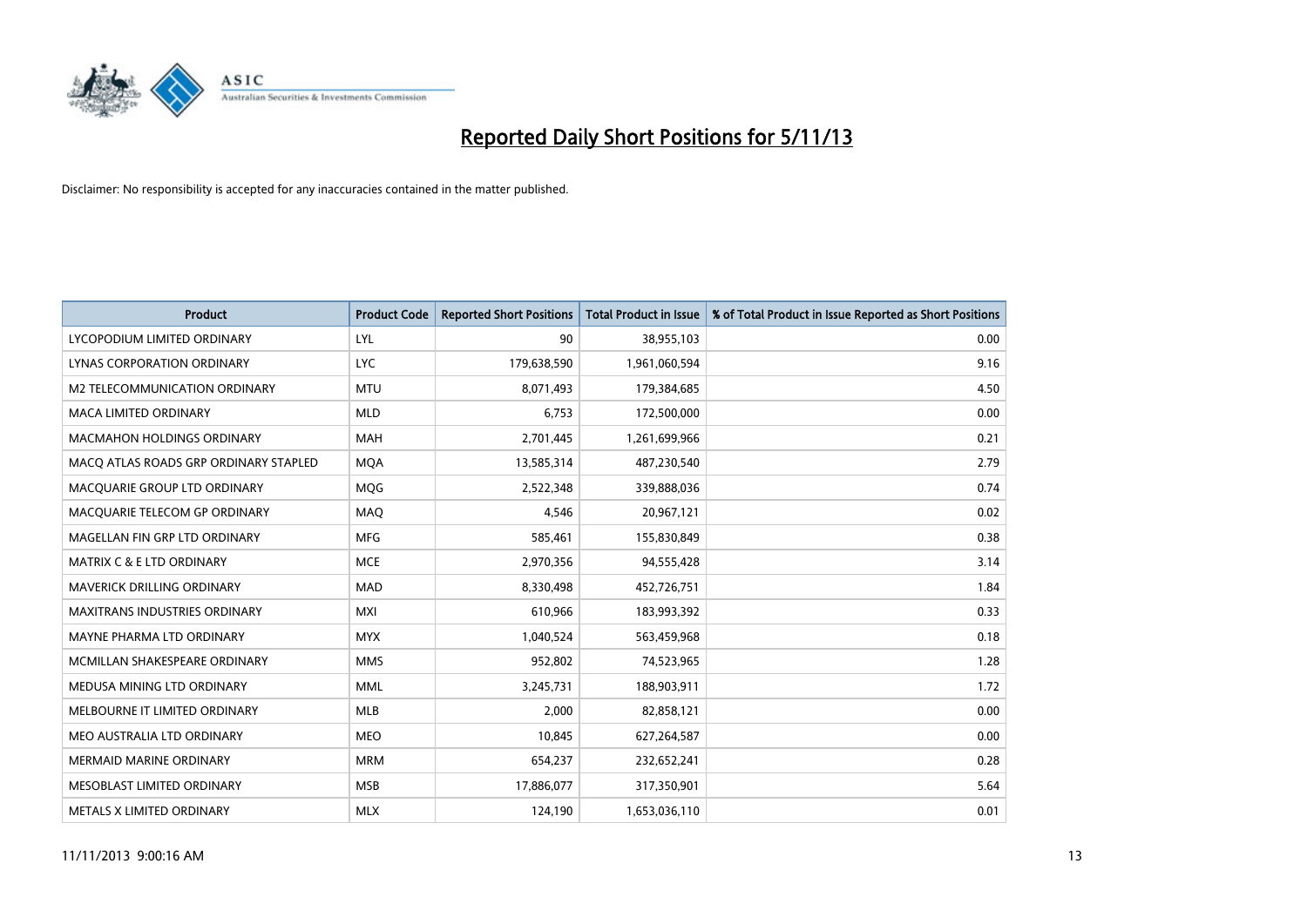

| <b>Product</b>                  | <b>Product Code</b> | <b>Reported Short Positions</b> | <b>Total Product in Issue</b> | % of Total Product in Issue Reported as Short Positions |
|---------------------------------|---------------------|---------------------------------|-------------------------------|---------------------------------------------------------|
| METCASH LIMITED ORDINARY        | <b>MTS</b>          | 90,950,752                      | 880,704,786                   | 10.33                                                   |
| METMINCO LIMITED ORDINARY       | <b>MNC</b>          | 1,022,823                       | 1,749,543,023                 | 0.06                                                    |
| MICLYN EXP OFFSHR ORDINARY      | <b>MIO</b>          | 109,715                         | 281,754,775                   | 0.04                                                    |
| MIGHTY RIVER POWER ORDINARY     | <b>MYT</b>          | 1,950,939                       | 1,400,000,094                 | 0.14                                                    |
| MILTON CORPORATION ORDINARY     | <b>MLT</b>          | 35,957                          | 627,357,755                   | 0.01                                                    |
| MINCOR RESOURCES NL ORDINARY    | <b>MCR</b>          | 2,409,287                       | 188,208,274                   | 1.28                                                    |
| MINERAL DEPOSITS ORDINARY       | <b>MDL</b>          | 2,134,333                       | 83,538,786                    | 2.55                                                    |
| MINERAL RESOURCES. ORDINARY     | <b>MIN</b>          | 3,312,010                       | 186,112,198                   | 1.78                                                    |
| MINT WIRELESS ORDINARY          | <b>MNW</b>          | 49.746                          | 403,872,395                   | 0.01                                                    |
| MIRABELA NICKEL LTD ORDINARY    | <b>MBN</b>          | 23,443,124                      | 876,801,147                   | 2.67                                                    |
| MIRVAC GROUP STAPLED SECURITIES | <b>MGR</b>          | 2,400,028                       | 3,664,938,678                 | 0.07                                                    |
| MOBILE EMBRACE LTD ORDINARY     | <b>MBE</b>          | 3,500                           | 318,777,790                   | 0.00                                                    |
| MOLOPO ENERGY LTD ORDINARY      | <b>MPO</b>          | 89,660                          | 246,724,091                   | 0.04                                                    |
| MONADELPHOUS GROUP ORDINARY     | <b>MND</b>          | 12,148,716                      | 92,308,047                    | 13.16                                                   |
| MORTGAGE CHOICE LTD ORDINARY    | <b>MOC</b>          | 87,751                          | 123,780,387                   | 0.07                                                    |
| MOUNT GIBSON IRON ORDINARY      | <b>MGX</b>          | 6,116,126                       | 1,090,584,232                 | 0.56                                                    |
| MULTIPLEX SITES SITES           | <b>MXUPA</b>        | 1,299                           | 4,500,000                     | 0.03                                                    |
| MURCHISON METALS LTD ORDINARY   | <b>MMX</b>          | 216,291                         | 450,497,346                   | 0.05                                                    |
| MYER HOLDINGS LTD ORDINARY      | <b>MYR</b>          | 75,272,428                      | 585,684,551                   | 12.85                                                   |
| MYSTATE LIMITED ORDINARY        | <b>MYS</b>          | 3,794                           | 87,177,445                    | 0.00                                                    |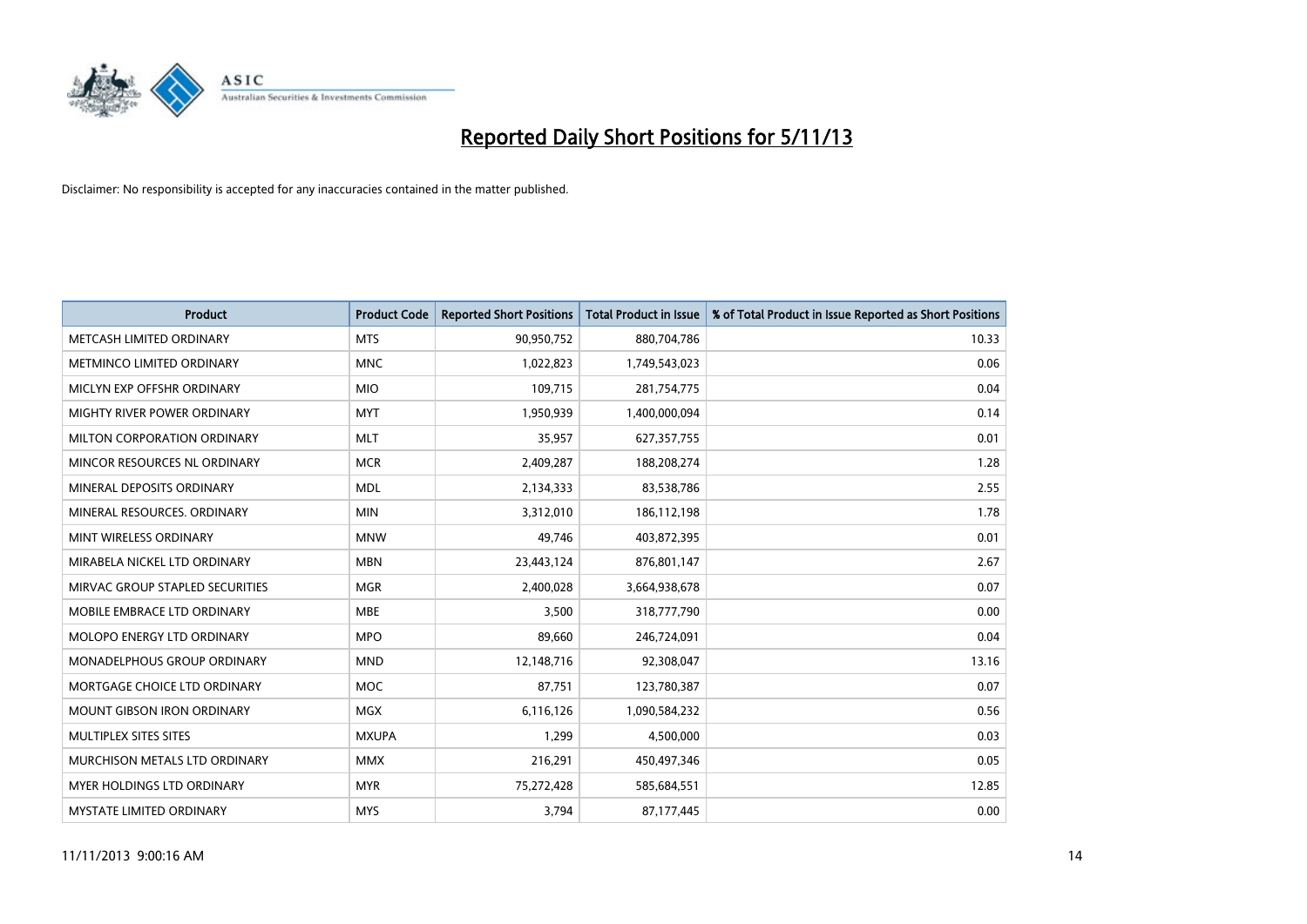

| <b>Product</b>                | <b>Product Code</b> | <b>Reported Short Positions</b> | <b>Total Product in Issue</b> | % of Total Product in Issue Reported as Short Positions |
|-------------------------------|---------------------|---------------------------------|-------------------------------|---------------------------------------------------------|
| NANOSONICS LIMITED ORDINARY   | <b>NAN</b>          | 71,191                          | 262,822,463                   | 0.03                                                    |
| NATIONAL AUST. BANK ORDINARY  | <b>NAB</b>          | 9,897,594                       | 2,348,902,914                 | 0.42                                                    |
| NAVITAS LIMITED ORDINARY      | <b>NVT</b>          | 2,988,473                       | 375,416,910                   | 0.80                                                    |
| NEON ENERGY LIMITED ORDINARY  | <b>NEN</b>          | 1,766,071                       | 553,037,848                   | 0.32                                                    |
| NEW HOPE CORPORATION ORDINARY | <b>NHC</b>          | 1,123,638                       | 830,715,225                   | 0.14                                                    |
| NEW STANDARD ENERGY ORDINARY  | <b>NSE</b>          | 322,032                         | 305,331,847                   | 0.11                                                    |
| NEWCREST MINING ORDINARY      | <b>NCM</b>          | 8,195,204                       | 766,510,971                   | 1.07                                                    |
| NEWS CORP A NON-VOTING CDI    | <b>NWSLV</b>        | 2,346,489                       | 4,087,188                     | 57.41                                                   |
| NEWS CORP B VOTING CDI        | <b>NWS</b>          | 2,243,813                       | 26,728,911                    | 8.39                                                    |
| NEWSAT LIMITED ORDINARY       | <b>NWT</b>          | 177,626                         | 591,240,283                   | 0.03                                                    |
| NEXTDC LIMITED ORDINARY       | <b>NXT</b>          | 6,181,185                       | 192,904,486                   | 3.20                                                    |
| NEXUS ENERGY LIMITED ORDINARY | <b>NXS</b>          | 1,172,505                       | 1,330,219,459                 | 0.09                                                    |
| NIB HOLDINGS LIMITED ORDINARY | <b>NHF</b>          | 3,982,311                       | 439,004,182                   | 0.91                                                    |
| NIDO PETROLEUM ORDINARY       | <b>NDO</b>          | 542,402                         | 2,046,650,968                 | 0.03                                                    |
| NOBLE MINERAL RES ORDINARY    | <b>NMG</b>          | 2,365,726                       | 666,397,952                   | 0.36                                                    |
| NORTHERN IRON LTD ORDINARY    | <b>NFE</b>          | 923,449                         | 484,405,314                   | 0.19                                                    |
| NORTHERN STAR ORDINARY        | <b>NST</b>          | 4,795,660                       | 424,279,762                   | 1.13                                                    |
| NOVOGEN LIMITED ORDINARY      | <b>NRT</b>          | 163,870                         | 144,622,257                   | 0.11                                                    |
| NRW HOLDINGS LIMITED ORDINARY | <b>NWH</b>          | 12,969,605                      | 278,888,011                   | 4.65                                                    |
| NUCOAL RESOURCES LTD ORDINARY | <b>NCR</b>          | 90,001                          | 768,612,354                   | 0.01                                                    |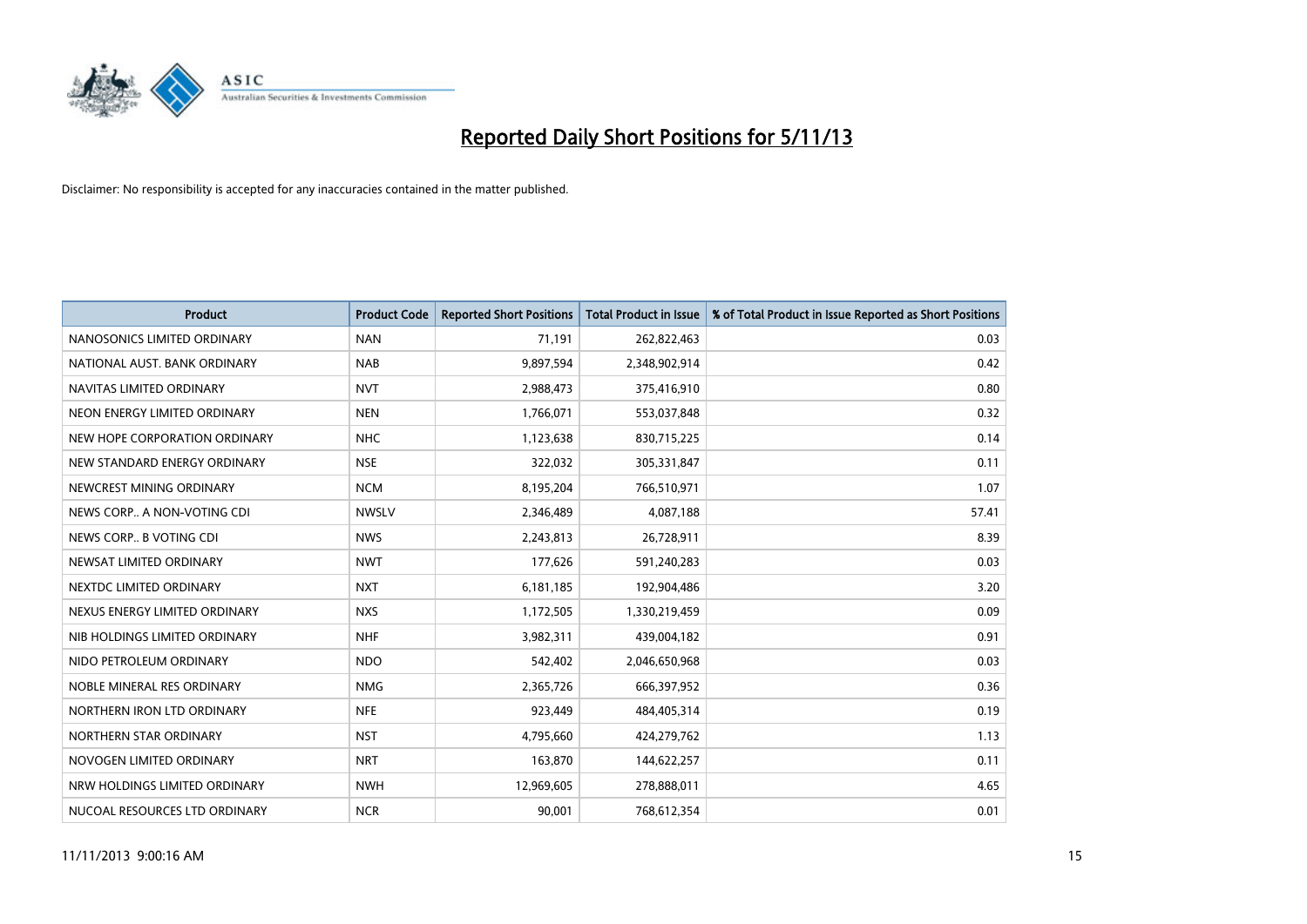

| <b>Product</b>                        | <b>Product Code</b> | <b>Reported Short Positions</b> | <b>Total Product in Issue</b> | % of Total Product in Issue Reported as Short Positions |
|---------------------------------------|---------------------|---------------------------------|-------------------------------|---------------------------------------------------------|
| NUFARM LIMITED ORDINARY               | <b>NUF</b>          | 12,829,632                      | 263,335,277                   | 4.87                                                    |
| OAKTON LIMITED ORDINARY               | <b>OKN</b>          | 29,592                          | 89,968,985                    | 0.03                                                    |
| OCEANAGOLD CORP. CHESS DEPOSITARY INT | <b>OGC</b>          | 358,865                         | 293,587,920                   | 0.12                                                    |
| OIL SEARCH LTD ORDINARY               | OSH                 | 4,352,567                       | 1,343,361,150                 | 0.32                                                    |
| OM HOLDINGS LIMITED ORDINARY          | OMH                 | 2,611,003                       | 733,423,337                   | 0.36                                                    |
| ORICA LIMITED ORDINARY                | ORI                 | 10,308,064                      | 368,203,632                   | 2.80                                                    |
| ORIGIN ENERGY ORDINARY                | <b>ORG</b>          | 8,580,464                       | 1,101,225,151                 | 0.78                                                    |
| OROCOBRE LIMITED ORDINARY             | <b>ORE</b>          | 560,420                         | 117,745,140                   | 0.48                                                    |
| OROTONGROUP LIMITED ORDINARY          | ORL                 | 346,310                         | 40,880,902                    | 0.85                                                    |
| <b>OZ MINERALS ORDINARY</b>           | <b>OZL</b>          | 10,410,620                      | 303,470,022                   | 3.43                                                    |
| OZFOREX GROUP LTD ORDINARY            | <b>OFX</b>          | 77,853                          | 240,000,000                   | 0.03                                                    |
| PACIFIC BRANDS ORDINARY               | <b>PBG</b>          | 8,355,872                       | 912,915,695                   | 0.92                                                    |
| PALADIN ENERGY LTD ORDINARY           | <b>PDN</b>          | 90,654,121                      | 963,332,074                   | 9.41                                                    |
| PANAUST LIMITED ORDINARY              | <b>PNA</b>          | 3,718,068                       | 619,765,589                   | 0.60                                                    |
| PANORAMIC RESOURCES ORDINARY          | PAN                 | 699,787                         | 263,285,132                   | 0.27                                                    |
| PANTERRA GOLD LTD ORDINARY            | PGI                 |                                 | 761,580,455                   | 0.00                                                    |
| PAPERLINX LIMITED ORDINARY            | <b>PPX</b>          | 372,926                         | 609,280,761                   | 0.06                                                    |
| PAPILLON RES LTD ORDINARY             | <b>PIR</b>          | 5,954,025                       | 338,344,210                   | 1.76                                                    |
| PATTIES FOODS LTD ORDINARY            | PFL                 | 51,866                          | 139,065,639                   | 0.04                                                    |
| PEET LIMITED ORDINARY                 | <b>PPC</b>          | 366,213                         | 433,389,348                   | 0.08                                                    |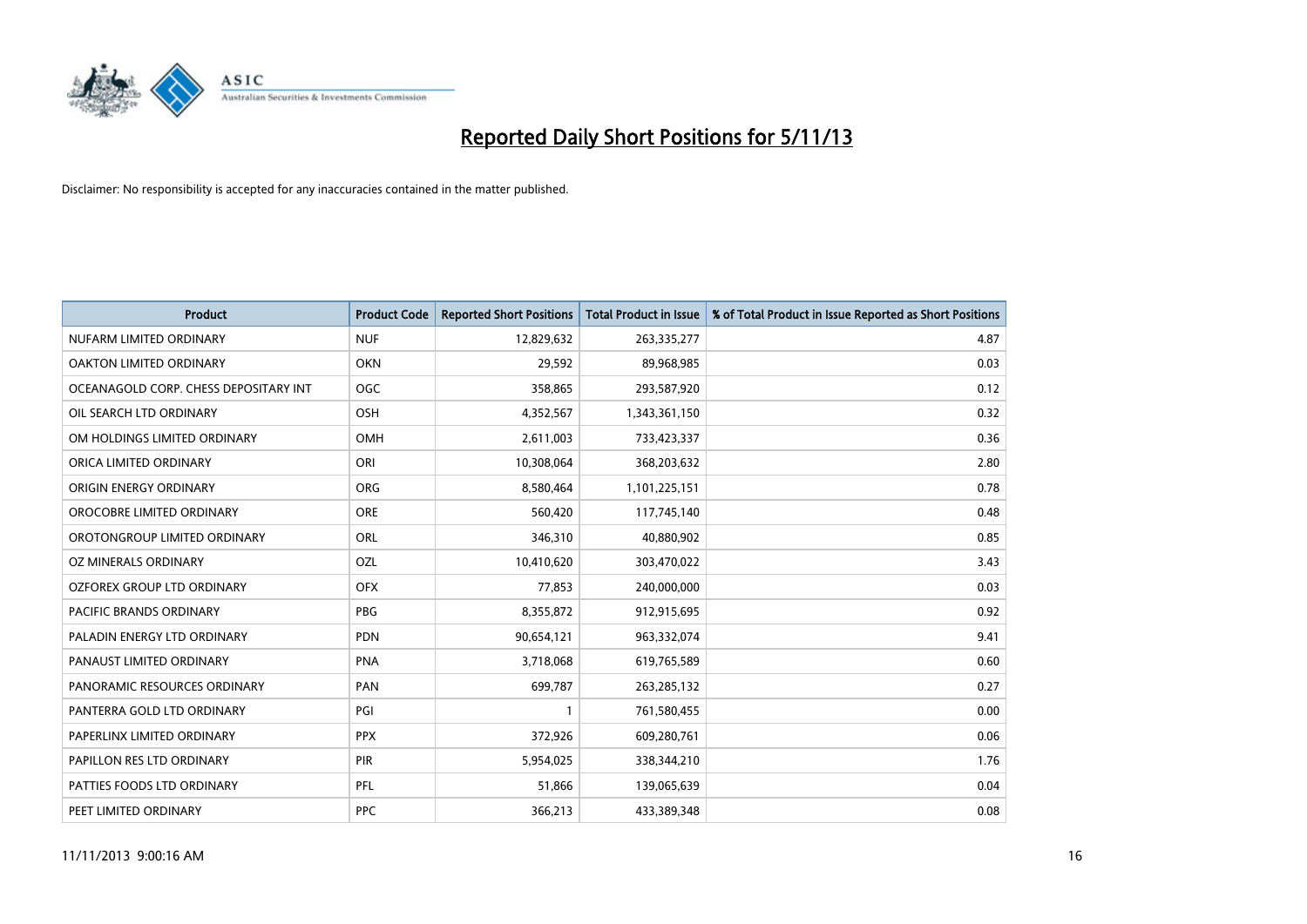

| <b>Product</b>                    | <b>Product Code</b> | <b>Reported Short Positions</b> | <b>Total Product in Issue</b> | % of Total Product in Issue Reported as Short Positions |
|-----------------------------------|---------------------|---------------------------------|-------------------------------|---------------------------------------------------------|
| PERILYA LIMITED ORDINARY          | PEM                 | 1,528                           | 769,316,426                   | 0.00                                                    |
| PERPETUAL LIMITED ORDINARY        | <b>PPT</b>          | 2,412,763                       | 42,002,824                    | 5.74                                                    |
| PERSEUS MINING LTD ORDINARY       | <b>PRU</b>          | 6,666,200                       | 457,962,088                   | 1.46                                                    |
| PHARMAXIS LTD ORDINARY            | <b>PXS</b>          | 2,345,275                       | 308,548,389                   | 0.76                                                    |
| PLATINUM ASSET ORDINARY           | <b>PTM</b>          | 2,179,637                       | 578,485,695                   | 0.38                                                    |
| PLATINUM AUSTRALIA ORDINARY       | <b>PLA</b>          | 836,127                         | 504,968,043                   | 0.17                                                    |
| PMI GOLD CORP CDI 1:1             | <b>PVM</b>          | 240,217                         | 159,968,561                   | 0.15                                                    |
| PMP LIMITED ORDINARY              | <b>PMP</b>          | 1,601,461                       | 323,781,124                   | 0.49                                                    |
| PRANA BIOTECHNOLOGY ORDINARY      | PBT                 | 294,709                         | 408,405,897                   | 0.07                                                    |
| PREMIER INVESTMENTS ORDINARY      | <b>PMV</b>          | 1,095,744                       | 155,260,478                   | 0.71                                                    |
| PRIMA BIOMED LTD ORDINARY         | <b>PRR</b>          | 44,394                          | 1,228,709,341                 | 0.00                                                    |
| PRIMARY HEALTH CARE ORDINARY      | <b>PRY</b>          | 19,314,977                      | 504,956,647                   | 3.83                                                    |
| PRIME MEDIA GRP LTD ORDINARY      | <b>PRT</b>          | 908,116                         | 366,330,303                   | 0.25                                                    |
| PROGRAMMED ORDINARY               | <b>PRG</b>          | 250,184                         | 118,229,190                   | 0.21                                                    |
| <b>QANTAS AIRWAYS ORDINARY</b>    | QAN                 | 27,715,132                      | 2,196,330,250                 | 1.26                                                    |
| OBE INSURANCE GROUP ORDINARY      | <b>OBE</b>          | 13,656,015                      | 1,226,855,950                 | 1.11                                                    |
| ORXPHARMA LTD ORDINARY            | <b>QRX</b>          | 66,492                          | 144,785,606                   | 0.05                                                    |
| <b>QUBE HOLDINGS LTD ORDINARY</b> | QUB                 | 13,579,065                      | 931,433,499                   | 1.46                                                    |
| RAMELIUS RESOURCES ORDINARY       | <b>RMS</b>          | 297,923                         | 364,440,380                   | 0.08                                                    |
| RAMSAY HEALTH CARE ORDINARY       | <b>RHC</b>          | 2,018,335                       | 202,081,252                   | 1.00                                                    |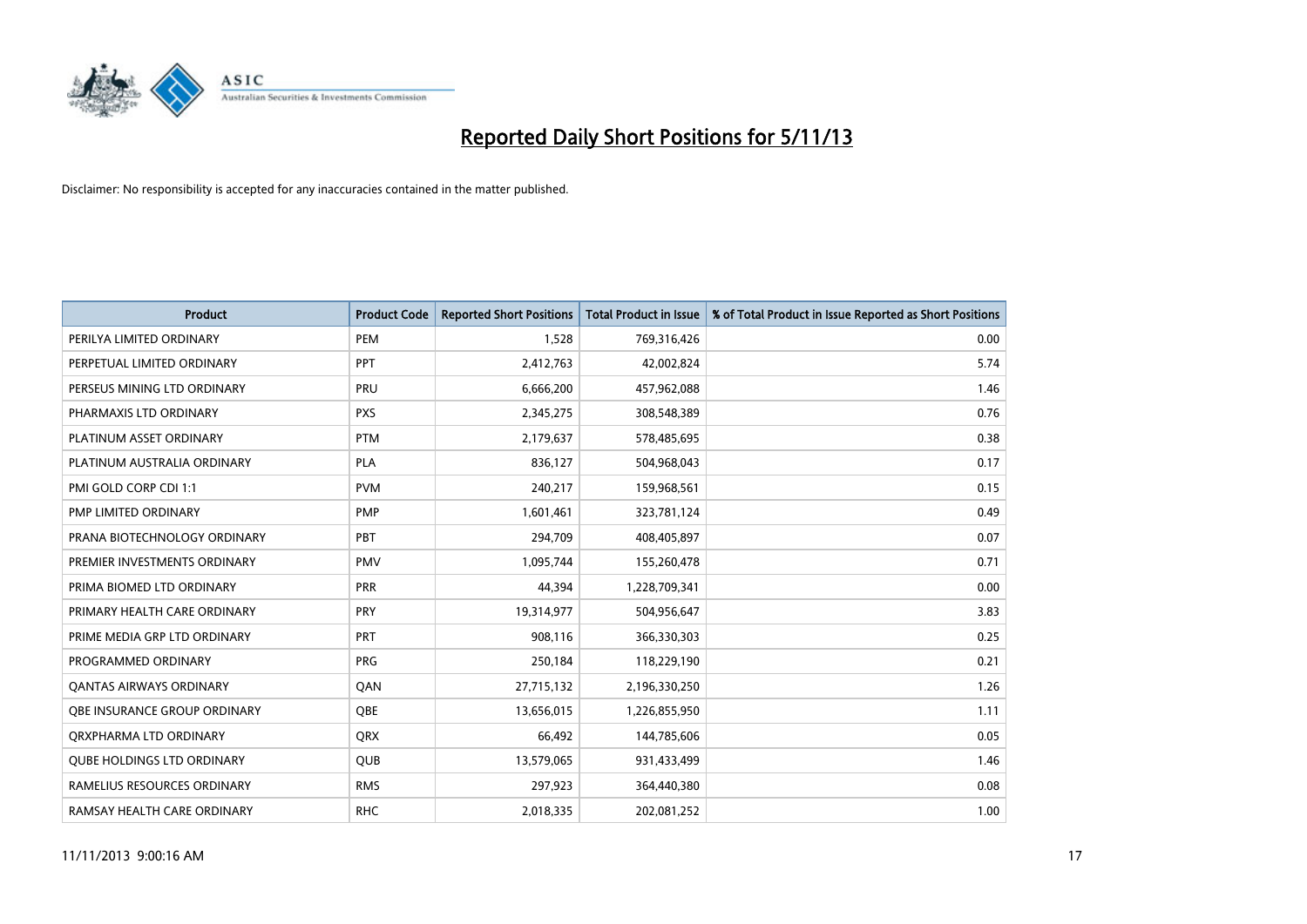

| <b>Product</b>                  | <b>Product Code</b> | <b>Reported Short Positions</b> | <b>Total Product in Issue</b> | % of Total Product in Issue Reported as Short Positions |
|---------------------------------|---------------------|---------------------------------|-------------------------------|---------------------------------------------------------|
| <b>RCR TOMLINSON ORDINARY</b>   | <b>RCR</b>          | 137,971                         | 136,696,590                   | 0.10                                                    |
| <b>REA GROUP ORDINARY</b>       | <b>REA</b>          | 1,060,172                       | 131,714,699                   | 0.80                                                    |
| <b>RECKON LIMITED ORDINARY</b>  | <b>RKN</b>          | 75,749                          | 128,103,484                   | 0.06                                                    |
| <b>RED 5 LIMITED ORDINARY</b>   | <b>RED</b>          | 632,922                         | 688,251,008                   | 0.09                                                    |
| <b>RED FORK ENERGY ORDINARY</b> | <b>RFE</b>          | 2,875,263                       | 499,551,719                   | 0.58                                                    |
| REDBANK ENERGY LTD ORDINARY     | <b>AEJ</b>          | 13                              | 786,287                       | 0.00                                                    |
| REECE AUSTRALIA LTD. ORDINARY   | <b>REH</b>          | 6,151                           | 99,600,000                    | 0.01                                                    |
| REED RESOURCES LTD ORDINARY     | <b>RDR</b>          | 50,000                          | 523,453,895                   | 0.01                                                    |
| <b>REGIS RESOURCES ORDINARY</b> | <b>RRL</b>          | 6,839,396                       | 479,592,829                   | 1.43                                                    |
| RESMED INC CDI 10:1             | <b>RMD</b>          | 13,609,012                      | 1,420,542,770                 | 0.96                                                    |
| RESOLUTE MINING ORDINARY        | <b>RSG</b>          | 8,696,943                       | 640,994,224                   | 1.36                                                    |
| RESOURCE EQUIP LTD ORDINARY     | <b>RQL</b>          | 5,000                           | 249,065,471                   | 0.00                                                    |
| RESOURCE GENERATION ORDINARY    | <b>RES</b>          | 224,300                         | 569,396,004                   | 0.04                                                    |
| RETAIL FOOD GROUP ORDINARY      | <b>RFG</b>          | 3,155,489                       | 130,381,190                   | 2.42                                                    |
| REX MINERALS LIMITED ORDINARY   | <b>RXM</b>          | 3,115,564                       | 188,907,284                   | 1.65                                                    |
| RHG LIMITED ORDINARY            | <b>RHG</b>          | 1,085                           | 308,483,177                   | 0.00                                                    |
| RIALTO ENERGY ORDINARY          | <b>RIA</b>          | 41                              | 1,155,765,100                 | 0.00                                                    |
| RIDLEY CORPORATION ORDINARY     | <b>RIC</b>          | 100,648                         | 307,817,071                   | 0.03                                                    |
| RIO TINTO LIMITED ORDINARY      | <b>RIO</b>          | 5,119,054                       | 435,758,720                   | 1.17                                                    |
| ROBUST RESOURCES ORDINARY       | <b>ROL</b>          | 10,000                          | 102,830,646                   | 0.01                                                    |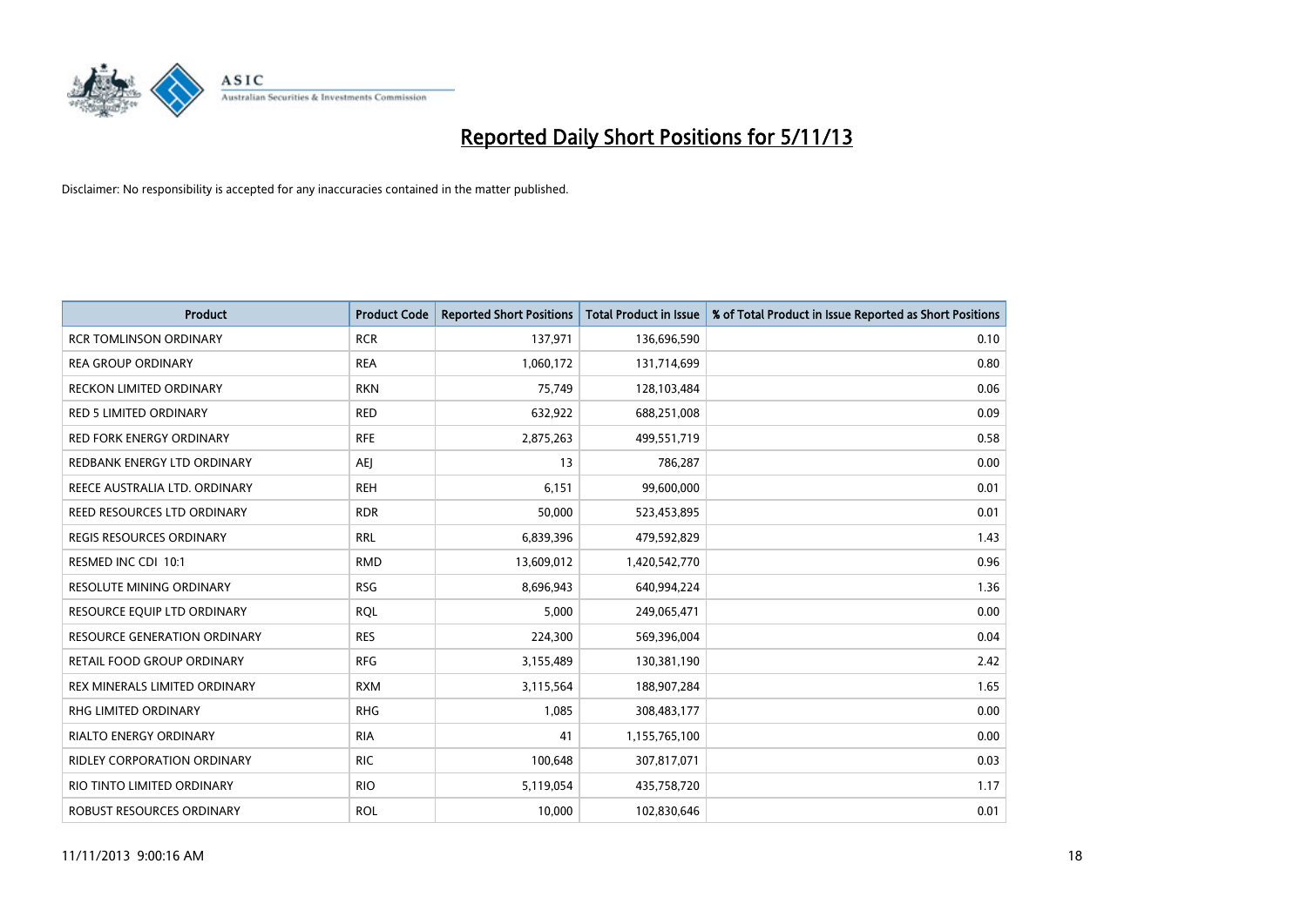

| <b>Product</b>                        | <b>Product Code</b> | <b>Reported Short Positions</b> | <b>Total Product in Issue</b> | % of Total Product in Issue Reported as Short Positions |
|---------------------------------------|---------------------|---------------------------------|-------------------------------|---------------------------------------------------------|
| ROC OIL COMPANY ORDINARY              | <b>ROC</b>          | 1,116,268                       | 683,235,552                   | 0.16                                                    |
| ROYAL WOLF HOLDINGS ORDINARY          | <b>RWH</b>          | 54,848                          | 100,387,052                   | 0.05                                                    |
| <b>RURALCO HOLDINGS ORDINARY</b>      | <b>RHL</b>          | 1,456                           | 55,019,284                    | 0.00                                                    |
| SAI GLOBAL LIMITED ORDINARY           | SAI                 | 6,590,061                       | 210,730,820                   | 3.13                                                    |
| SALMAT LIMITED ORDINARY               | <b>SLM</b>          | 998                             | 159,812,799                   | 0.00                                                    |
| SAMSON OIL & GAS LTD ORDINARY         | SSN                 | 1,762,000                       | 2,547,627,193                 | 0.07                                                    |
| SANDFIRE RESOURCES ORDINARY           | <b>SFR</b>          | 1,370,249                       | 155,640,968                   | 0.88                                                    |
| <b>SANTOS LTD ORDINARY</b>            | <b>STO</b>          | 4,195,170                       | 970,199,228                   | 0.43                                                    |
| SARACEN MINERAL ORDINARY              | SAR                 | 3,461,188                       | 595,263,186                   | 0.58                                                    |
| SCA PROPERTY GROUP STAPLED SECURITIES | <b>SCP</b>          | 34,150,199                      | 642,417,140                   | 5.32                                                    |
| SEDGMAN LIMITED ORDINARY              | <b>SDM</b>          | 290,587                         | 223,224,636                   | 0.13                                                    |
| SEEK LIMITED ORDINARY                 | <b>SEK</b>          | 13,830,492                      | 339,071,750                   | 4.08                                                    |
| SELECT HARVESTS ORDINARY              | SHV                 | 58,987                          | 57,815,720                    | 0.10                                                    |
| SENEX ENERGY LIMITED ORDINARY         | SXY                 | 3,863,440                       | 1,144,008,917                 | 0.34                                                    |
| SERVICE STREAM ORDINARY               | <b>SSM</b>          | 100                             | 283,418,867                   | 0.00                                                    |
| SEVEN GROUP HOLDINGS ORDINARY         | <b>SVW</b>          | 4,802,335                       | 308,160,281                   | 1.56                                                    |
| SEVEN WEST MEDIA LTD ORDINARY         | <b>SWM</b>          | 7,224,750                       | 999,160,872                   | 0.72                                                    |
| SIGMA PHARMACEUTICAL ORDINARY         | <b>SIP</b>          | 2,586,436                       | 1,125,275,419                 | 0.23                                                    |
| SILEX SYSTEMS ORDINARY                | <b>SLX</b>          | 2,530,209                       | 170,252,909                   | 1.49                                                    |
| SILVER CHEF LIMITED ORDINARY          | SIV                 | 6,100                           | 29,333,629                    | 0.02                                                    |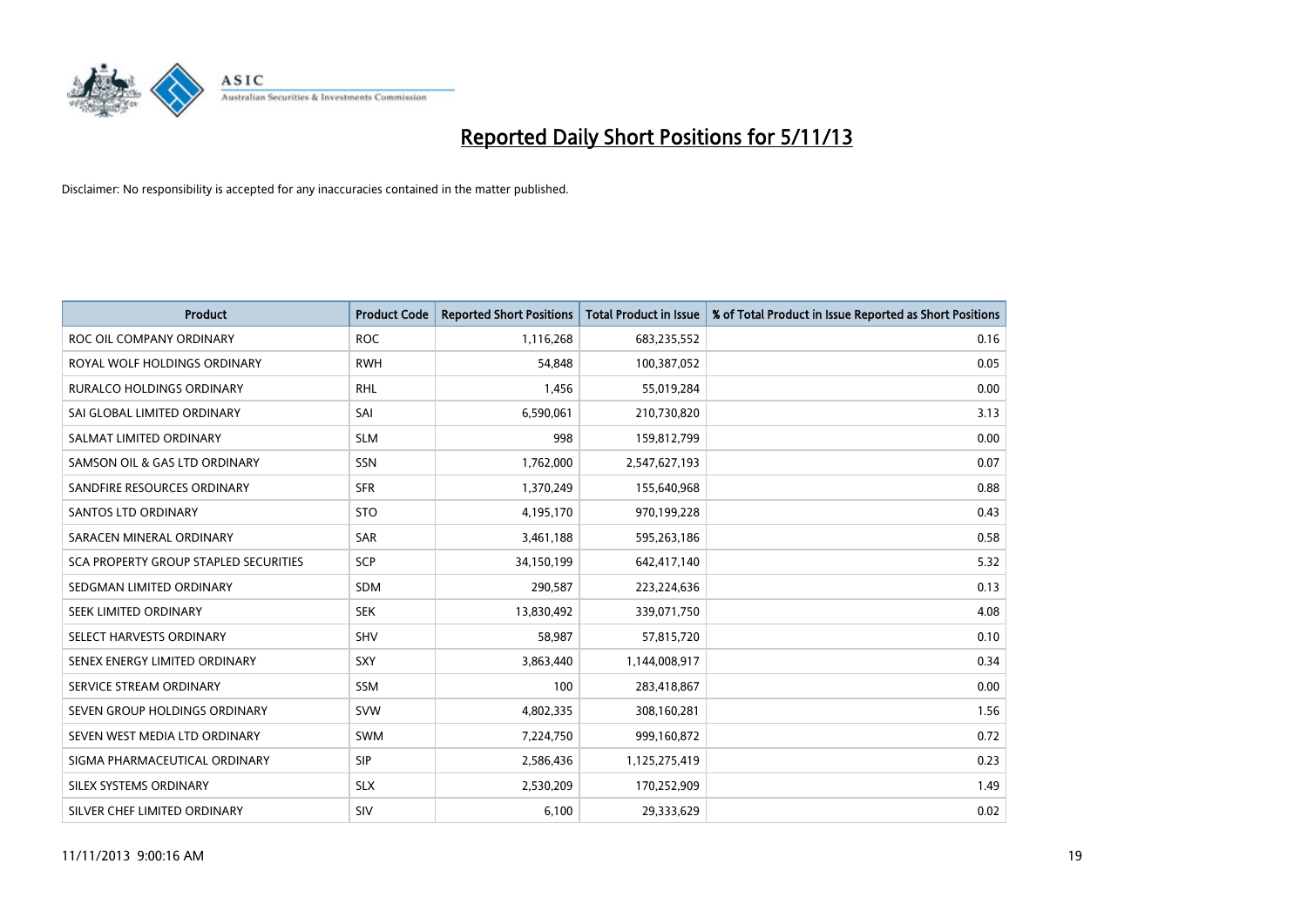

| <b>Product</b>                           | <b>Product Code</b> | <b>Reported Short Positions</b> | <b>Total Product in Issue</b> | % of Total Product in Issue Reported as Short Positions |
|------------------------------------------|---------------------|---------------------------------|-------------------------------|---------------------------------------------------------|
| SILVER LAKE RESOURCE ORDINARY            | <b>SLR</b>          | 13,186,709                      | 437,594,758                   | 3.01                                                    |
| SIMS METAL MGMT LTD ORDINARY             | SGM                 | 12,837,338                      | 204,343,252                   | 6.28                                                    |
| SINGAPORE TELECOMM. CHESS DEPOSITARY INT | SGT                 | 871,299                         | 149,779,918                   | 0.58                                                    |
| SINO GAS ENERGY ORDINARY                 | <b>SEH</b>          | 1,517                           | 1,259,551,088                 | 0.00                                                    |
| SIRIUS RESOURCES NL ORDINARY             | <b>SIR</b>          | 6,500,842                       | 227,770,167                   | 2.85                                                    |
| SIRTEX MEDICAL ORDINARY                  | <b>SRX</b>          | 433,166                         | 56,108,439                    | 0.77                                                    |
| SKILLED GROUP LTD ORDINARY               | <b>SKE</b>          | 5,792,421                       | 233,871,364                   | 2.48                                                    |
| SKY NETWORK ORDINARY                     | <b>SKT</b>          | 69,089                          | 389,139,785                   | 0.02                                                    |
| SKYCITY ENT GRP LTD ORDINARY             | <b>SKC</b>          | 667,314                         | 580,016,676                   | 0.12                                                    |
| <b>SLATER &amp; GORDON ORDINARY</b>      | SGH                 | 107,093                         | 201,758,096                   | 0.05                                                    |
| SMS MANAGEMENT. ORDINARY                 | <b>SMX</b>          | 3,319,595                       | 70,099,763                    | 4.74                                                    |
| SONIC HEALTHCARE ORDINARY                | SHL                 | 4,736,071                       | 400,420,556                   | 1.18                                                    |
| SOUL PATTINSON (W.H) ORDINARY            | SOL                 | 103,091                         | 239,395,320                   | 0.04                                                    |
| SOUTH BOULDER MINES ORDINARY             | <b>STB</b>          | $\mathbf{1}$                    | 127,952,826                   | 0.00                                                    |
| SP AUSNET STAPLED SECURITIES             | <b>SPN</b>          | 36,137,544                      | 3,376,325,523                 | 1.07                                                    |
| SPARK INFRASTRUCTURE STAPLED NOTE & UNIT | SKI                 | 49,026,149                      | 1,326,734,264                 | 3.70                                                    |
| SPDR 200 FUND ETF UNITS                  | <b>STW</b>          | 73,200                          | 44,278,688                    | 0.17                                                    |
| SPECIALTY FASHION ORDINARY               | <b>SFH</b>          | 110,001                         | 192,236,121                   | 0.06                                                    |
| ST BARBARA LIMITED ORDINARY              | <b>SBM</b>          | 8,400,835                       | 488,074,077                   | 1.72                                                    |
| STARPHARMA HOLDINGS ORDINARY             | <b>SPL</b>          | 14,100,756                      | 284,164,948                   | 4.96                                                    |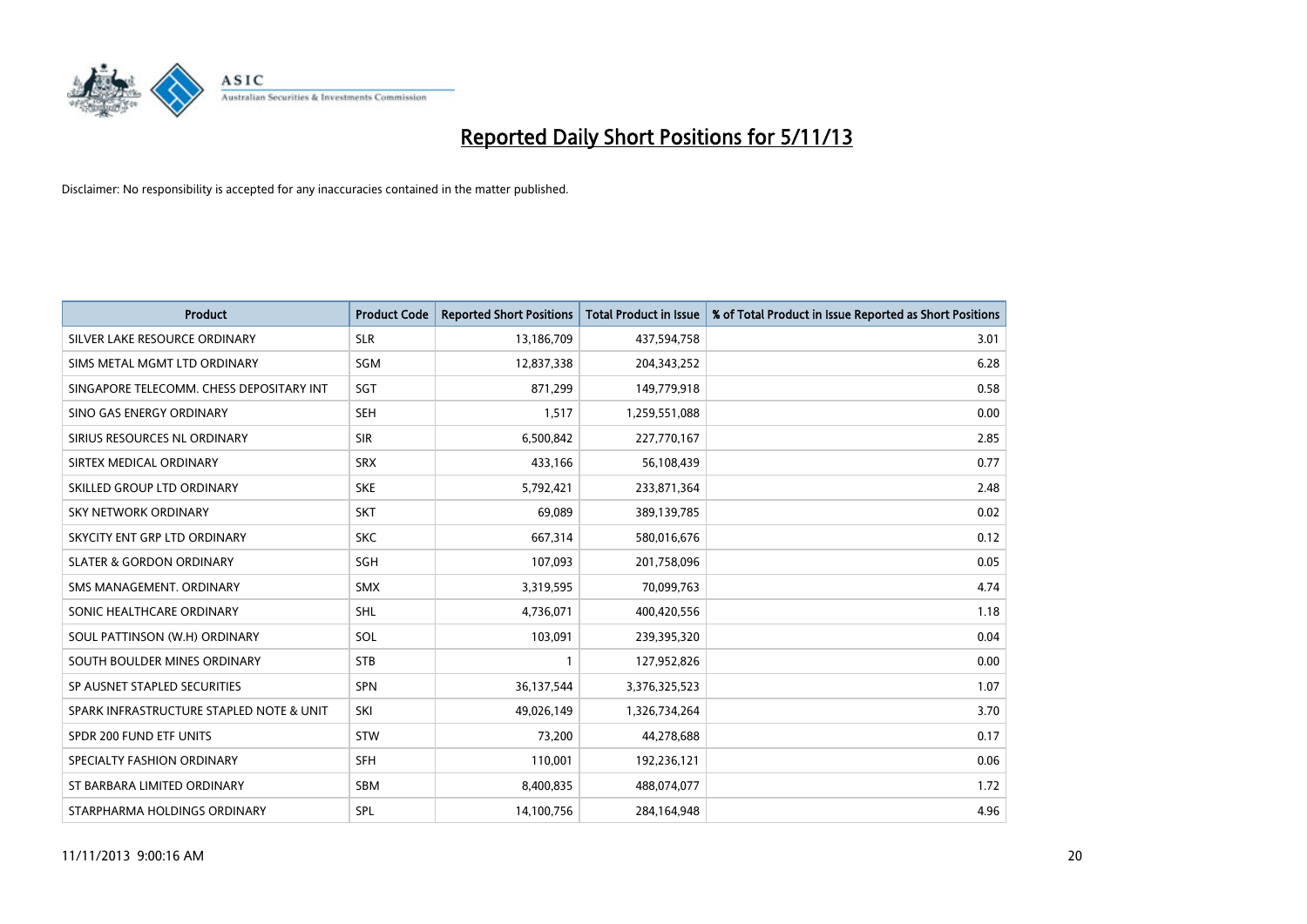

| <b>Product</b>                       | <b>Product Code</b> | <b>Reported Short Positions</b> | <b>Total Product in Issue</b> | % of Total Product in Issue Reported as Short Positions |
|--------------------------------------|---------------------|---------------------------------|-------------------------------|---------------------------------------------------------|
| STEADFAST GROUP LTD ORDINARY         | <b>SDF</b>          | 117,391                         | 500,873,408                   | 0.02                                                    |
| STHN CROSS MEDIA ORDINARY            | <b>SXL</b>          | 8,593,741                       | 705,099,800                   | 1.22                                                    |
| STOCKLAND UNITS/ORD STAPLED          | SGP                 | 13,286,852                      | 2,305,750,747                 | 0.58                                                    |
| STRAITS RES LTD. ORDINARY            | <b>SRQ</b>          | 31,522                          | 1,164,150,159                 | 0.00                                                    |
| STRIKE ENERGY LTD ORDINARY           | <b>STX</b>          | 5,000                           | 706,519,664                   | 0.00                                                    |
| STW COMMUNICATIONS ORDINARY          | SGN                 | 956,454                         | 403,828,512                   | 0.24                                                    |
| SUNCORP GROUP LTD ORDINARY           | <b>SUN</b>          | 3,480,917                       | 1,286,600,980                 | 0.27                                                    |
| SUNDANCE ENERGY ORDINARY             | <b>SEA</b>          | 691,263                         | 462,611,982                   | 0.15                                                    |
| SUNDANCE RESOURCES ORDINARY          | SDL                 | 54,067,101                      | 3,073,110,985                 | 1.76                                                    |
| SUNLAND GROUP LTD ORDINARY           | <b>SDG</b>          | 19,189                          | 181,710,087                   | 0.01                                                    |
| SUPER RET REP LTD ORDINARY           | SUL                 | 1,149,139                       | 196,731,620                   | 0.58                                                    |
| SYD AIRPORT STAPLED US PROHIBIT.     | <b>SYD</b>          | 24,052,318                      | 2,194,322,759                 | 1.10                                                    |
| SYRAH RESOURCES ORDINARY             | <b>SYR</b>          | 2,394,042                       | 148,380,123                   | 1.61                                                    |
| <b>TABCORP HOLDINGS LTD ORDINARY</b> | <b>TAH</b>          | 19,696,518                      | 754,274,706                   | 2.61                                                    |
| TANAMI GOLD NL ORDINARY              | <b>TAM</b>          | 178,918                         | 587,548,523                   | 0.03                                                    |
| TAP OIL LIMITED ORDINARY             | <b>TAP</b>          | 195,769                         | 241,608,606                   | 0.08                                                    |
| TASSAL GROUP LIMITED ORDINARY        | <b>TGR</b>          | 90,048                          | 146,507,029                   | 0.06                                                    |
| TATTS GROUP LTD ORDINARY             | <b>TTS</b>          | 11,361,997                      | 1,416,867,821                 | 0.80                                                    |
| TELECOM CORPORATION ORDINARY         | <b>TEL</b>          | 4,365,318                       | 1,822,303,137                 | 0.24                                                    |
| TELSTRA CORPORATION. ORDINARY        | <b>TLS</b>          | 10,923,990                      | 12,443,074,357                | 0.09                                                    |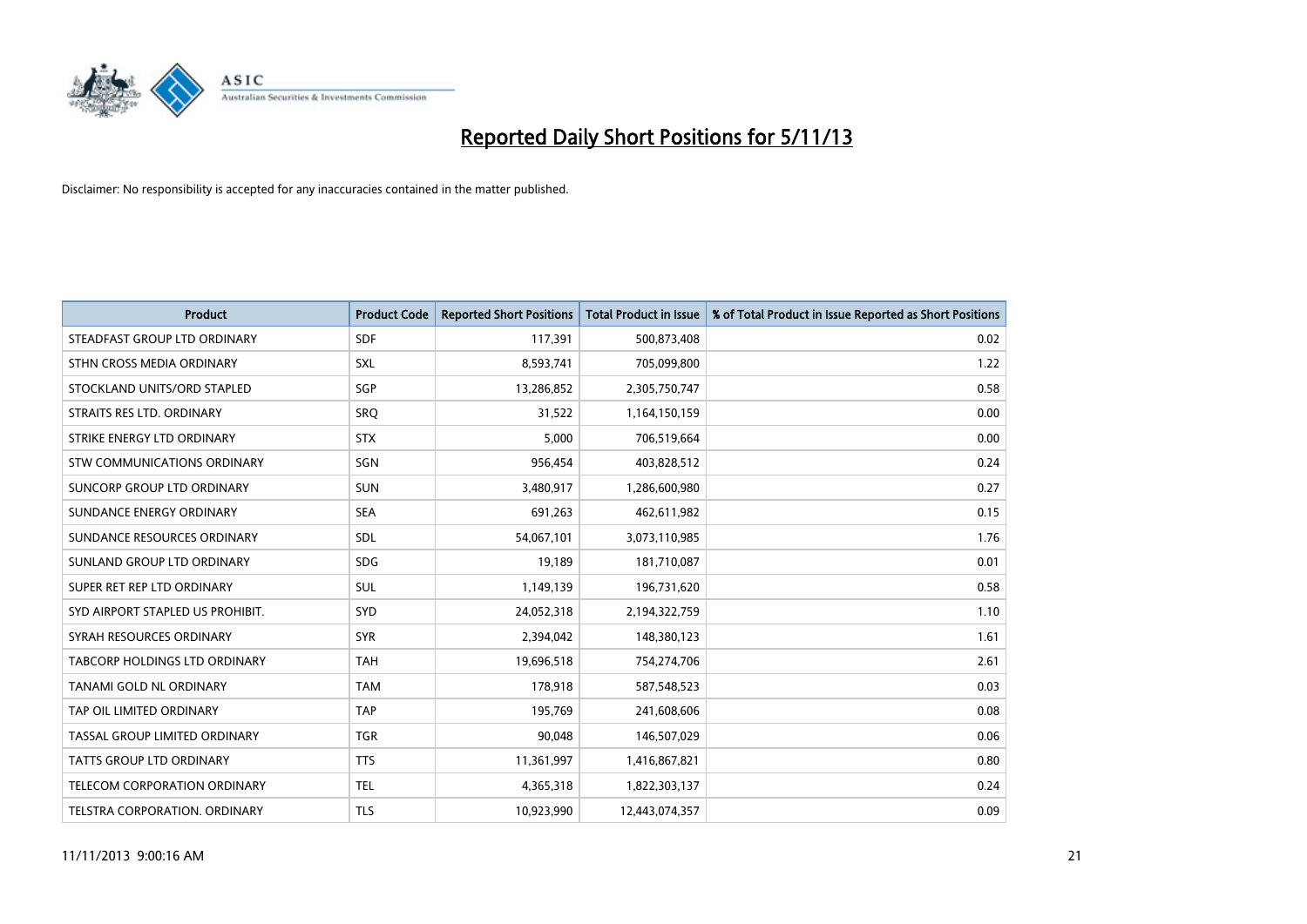

| <b>Product</b>                        | <b>Product Code</b> | <b>Reported Short Positions</b> | <b>Total Product in Issue</b> | % of Total Product in Issue Reported as Short Positions |
|---------------------------------------|---------------------|---------------------------------|-------------------------------|---------------------------------------------------------|
| TEN NETWORK HOLDINGS ORDINARY         | <b>TEN</b>          | 128,114,538                     | 2,586,970,845                 | 4.95                                                    |
| TERANGA GOLD CORP CDI 1:1             | <b>TGZ</b>          | 1,002,140                       | 171,519,816                   | 0.58                                                    |
| TFS CORPORATION LTD ORDINARY          | <b>TFC</b>          | 166,177                         | 279,621,829                   | 0.06                                                    |
| THE REJECT SHOP ORDINARY              | <b>TRS</b>          | 2,037,161                       | 28,826,248                    | 7.07                                                    |
| THORN GROUP LIMITED ORDINARY          | <b>TGA</b>          | 51,046                          | 148,897,155                   | 0.03                                                    |
| TIGER RESOURCES ORDINARY              | <b>TGS</b>          | 7,143,560                       | 674,770,269                   | 1.06                                                    |
| TITAN ENERGY SERVICE ORDINARY         | <b>TTN</b>          | 75,575                          | 48,516,175                    | 0.16                                                    |
| TOLL HOLDINGS LTD ORDINARY            | <b>TOL</b>          | 25,799,289                      | 717,133,875                   | 3.60                                                    |
| TORO ENERGY LIMITED ORDINARY          | <b>TOE</b>          | 139,845                         | 1,041,936,676                 | 0.01                                                    |
| <b>TOX FREE SOLUTIONS ORDINARY</b>    | <b>TOX</b>          | 1,284,079                       | 132,519,859                   | 0.97                                                    |
| TPG TELECOM LIMITED ORDINARY          | <b>TPM</b>          | 2,496,958                       | 793,808,141                   | 0.31                                                    |
| <b>TRADE ME GROUP ORDINARY</b>        | <b>TME</b>          | 477,616                         | 396,261,129                   | 0.12                                                    |
| <b>TRANSFIELD SERVICES ORDINARY</b>   | <b>TSE</b>          | 39,930,378                      | 512,457,716                   | 7.79                                                    |
| TRANSPACIFIC INDUST, ORDINARY         | <b>TPI</b>          | 19,917,291                      | 1,578,563,490                 | 1.26                                                    |
| TRANSURBAN GROUP TRIPLE STAPLED SEC.  | <b>TCL</b>          | 1,982,457                       | 1,485,500,376                 | 0.13                                                    |
| TREASURY GROUP ORDINARY               | <b>TRG</b>          | 25,914                          | 23,070,755                    | 0.11                                                    |
| TREASURY WINE ESTATE ORDINARY         | <b>TWE</b>          | 26,915,451                      | 647,227,144                   | 4.16                                                    |
| TROY RESOURCES LTD ORDINARY           | <b>TRY</b>          | 369,558                         | 167,730,292                   | 0.22                                                    |
| TWENTY-FIRST FOX INC A NON-VOTING CDI | <b>FOXLV</b>        | 1,111,967                       | 17,619,377                    | 6.31                                                    |
| TWENTY-FIRST FOX INC B VOTING CDI     | <b>FOX</b>          | 382,574                         | 208,434,066                   | 0.18                                                    |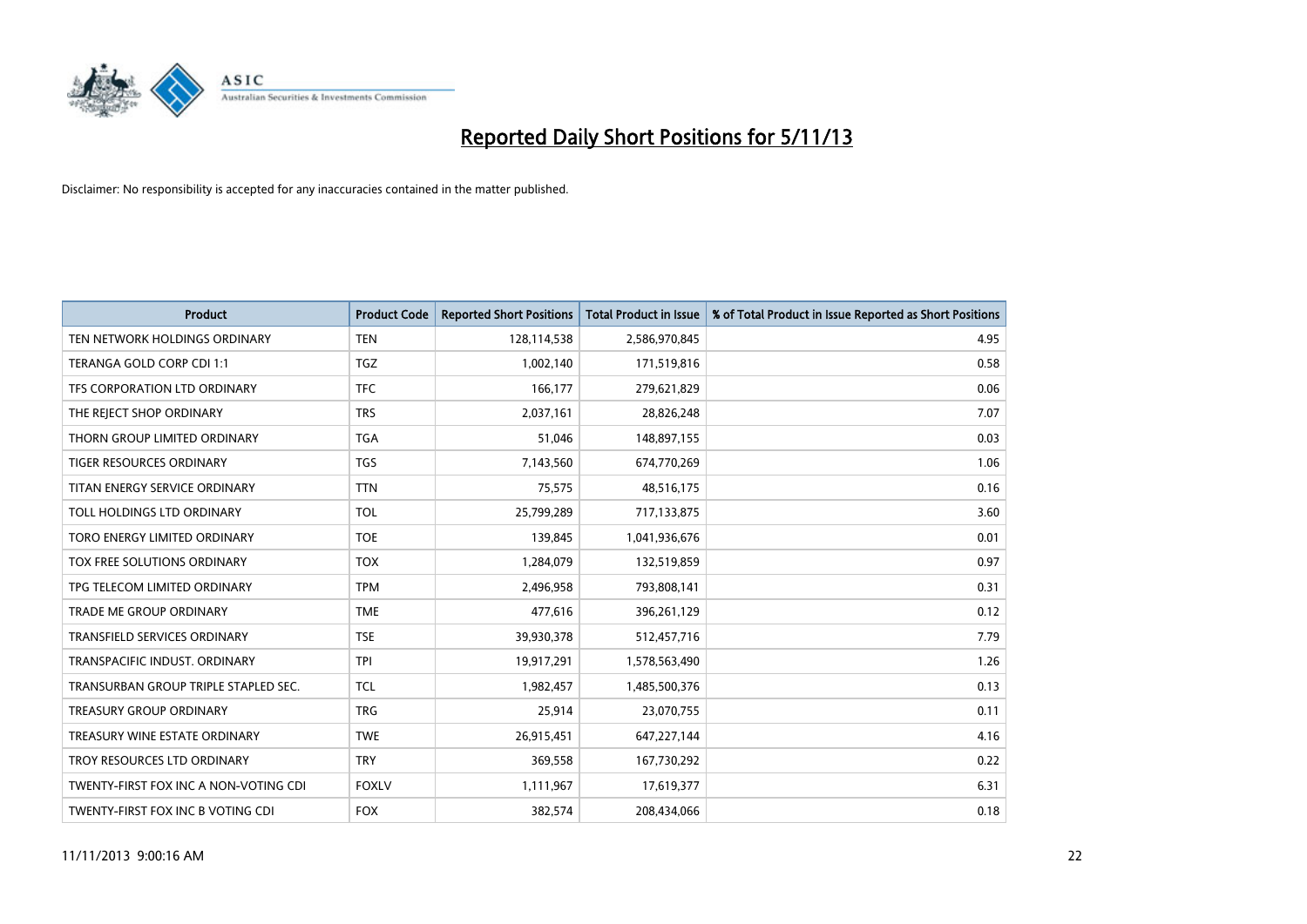

| <b>Product</b>                         | <b>Product Code</b> | <b>Reported Short Positions</b> | <b>Total Product in Issue</b> | % of Total Product in Issue Reported as Short Positions |
|----------------------------------------|---------------------|---------------------------------|-------------------------------|---------------------------------------------------------|
| <b>UGL LIMITED ORDINARY</b>            | UGL                 | 19,642,541                      | 166,511,240                   | 11.80                                                   |
| UNILIFE CORPORATION CDI 6:1            | <b>UNS</b>          | 7,954                           | 284,039,004                   | 0.00                                                    |
| UXC LIMITED ORDINARY                   | <b>UXC</b>          | 480,361                         | 314,871,429                   | 0.15                                                    |
| <b>VENTURE MINERALS ORDINARY</b>       | <b>VMS</b>          | 193,000                         | 287,320,170                   | 0.07                                                    |
| <b>VILLAGE ROADSHOW LTD ORDINARY</b>   | <b>VRL</b>          | 389,805                         | 159,486,203                   | 0.24                                                    |
| <b>VIRGIN AUS HLDG LTD ORDINARY</b>    | <b>VAH</b>          | 151,446,524                     | 2,589,840,317                 | 5.85                                                    |
| <b>VIRTUS HEALTH LTD ORDINARY</b>      | <b>VRT</b>          | 7,143                           | 79,536,601                    | 0.01                                                    |
| VISION EYE INSTITUTE ORDINARY          | <b>VEI</b>          | 99,844                          | 160,657,741                   | 0.06                                                    |
| WATPAC LIMITED ORDINARY                | <b>WTP</b>          | 190                             | 184,332,526                   | 0.00                                                    |
| WEBJET LIMITED ORDINARY                | <b>WEB</b>          | 2,842,541                       | 79,397,959                    | 3.58                                                    |
| <b>WESFARMERS LIMITED ORDINARY</b>     | <b>WES</b>          | 31,815,401                      | 1,006,690,979                 | 3.16                                                    |
| WESFARMERS LIMITED PARTIALLY PROTECTED | <b>WESN</b>         | 172,610                         | 150,502,619                   | 0.11                                                    |
| WESTERN AREAS LTD ORDINARY             | <b>WSA</b>          | 20,192,012                      | 196,862,806                   | 10.26                                                   |
| WESTERN DESERT RES. ORDINARY           | <b>WDR</b>          | 3,871,475                       | 410,176,629                   | 0.94                                                    |
| WESTFIELD GROUP ORD/UNIT STAPLED SEC   | <b>WDC</b>          | 5,121,748                       | 2,113,501,814                 | 0.24                                                    |
| WESTFIELD RETAIL TST UNIT STAPLED      | <b>WRT</b>          | 12,958,566                      | 2,995,945,800                 | 0.43                                                    |
| <b>WESTPAC BANKING CORP ORDINARY</b>   | <b>WBC</b>          | 27,632,940                      | 3,109,048,309                 | 0.89                                                    |
| WHITE ENERGY COMPANY ORDINARY          | <b>WEC</b>          | 10,463                          | 322,974,494                   | 0.00                                                    |
| WHITEHAVEN COAL ORDINARY               | <b>WHC</b>          | 86,554,191                      | 1,025,692,710                 | 8.44                                                    |
| WIDE BAY AUST LTD ORDINARY             | <b>WBB</b>          | 25,765                          | 36,238,600                    | 0.07                                                    |